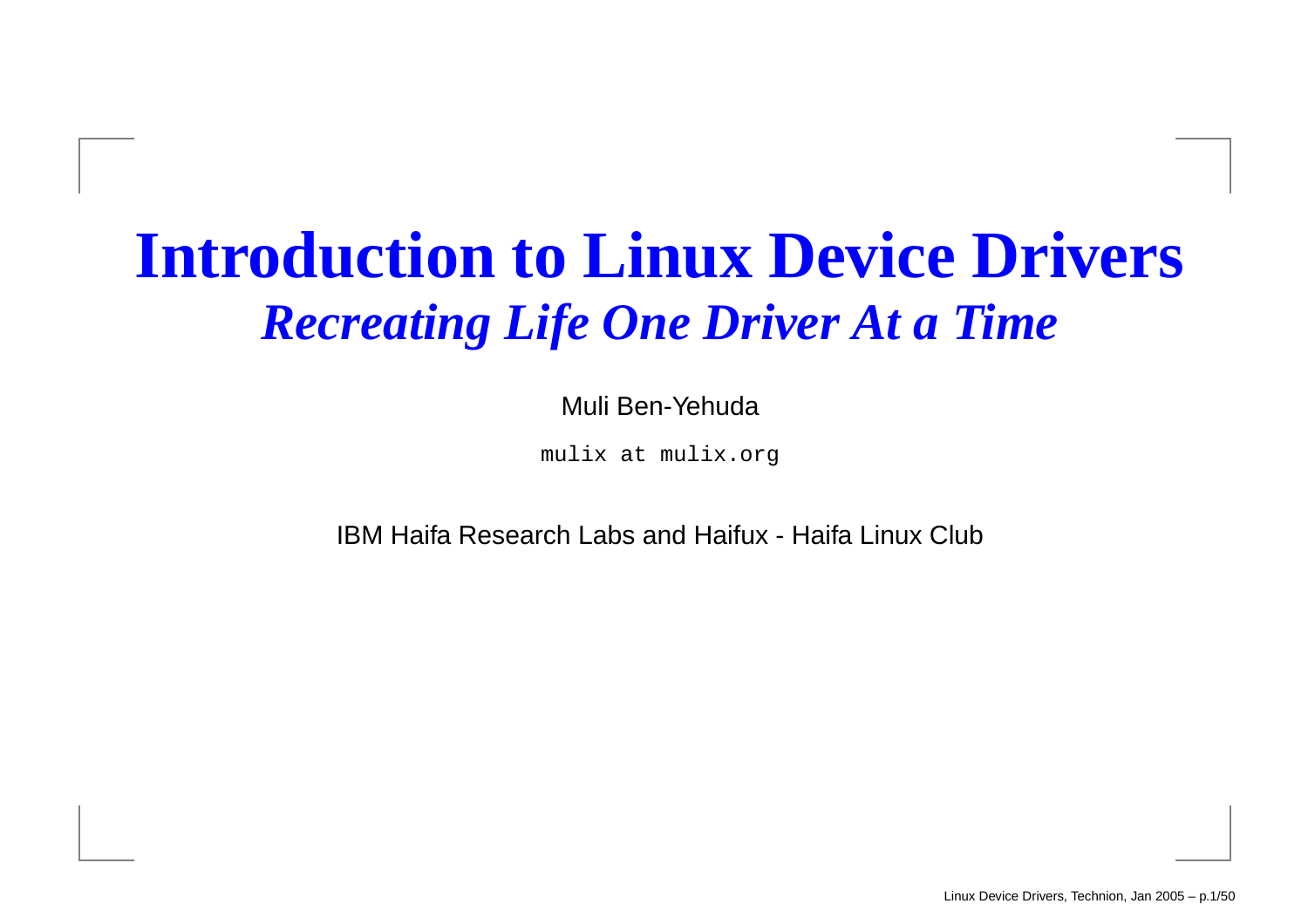### **Why Write Linux Device Drivers?**

- **•** For fun,
- **•** For profit (Linux is hot right now, especially embedded Linux),
- To scratch an itch.
- Because you can!
- OK, but why Linux drivers?
	- Because the source is available.
	- Because of the community's cooperation and involvement.
	- Have I mentioned it's fun yet?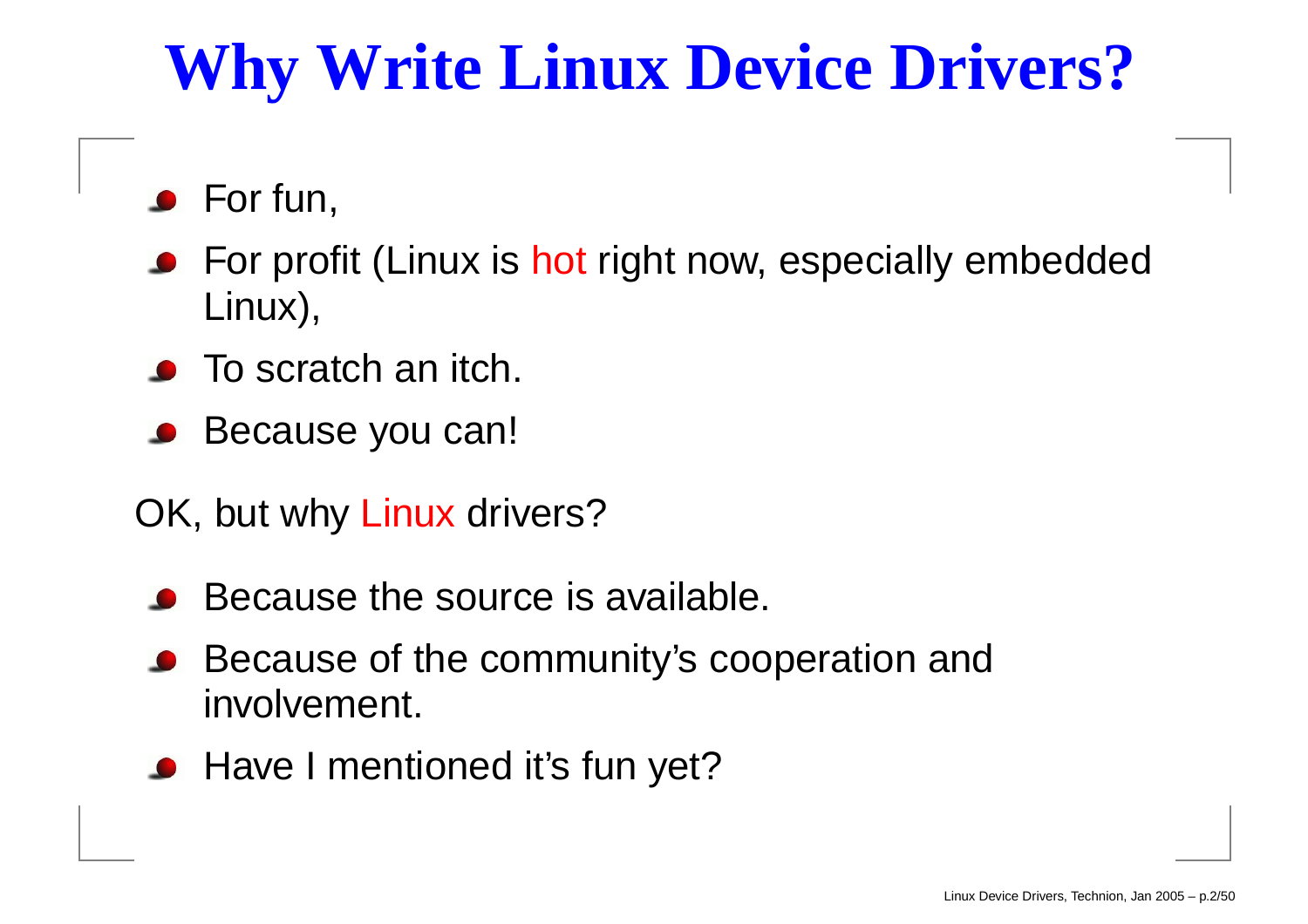### **klife - Linux kernel game of life**

klife is <sup>a</sup> Linux kernel Game of Life implementation. It is <sup>a</sup> software device driver, developed specifically for this talk.

- The game of life is played on <sup>a</sup> square grid, where some of the cells are alive and the rest are dead.
- Each generation, based on each cell's neighbors, we mark the cell as alive or dead.
- With time, amazing patterns develop.
- The only reason to implement the game of life inside the kernel is for demonstration purposes.

Software device drivers are very common on Unix systems and provide many services to the user. Think about /dev/null, /dev/zero, /dev/random, /dev/kmem...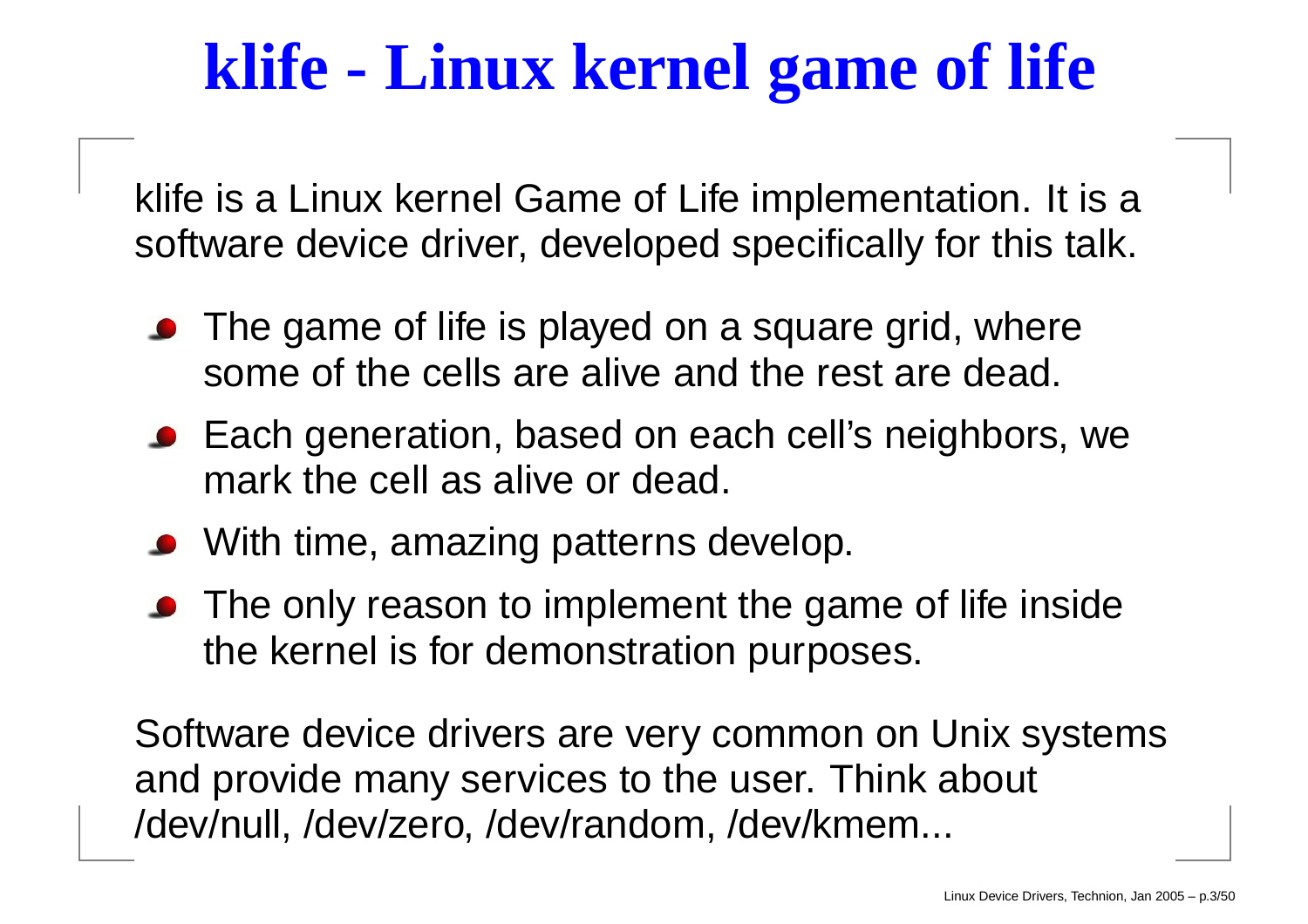### **Anatomy of <sup>a</sup> Device Driver**

A device driver has three sides: one side talks to the rest of the kernel, one talks to the hardware, and one talks to the user:

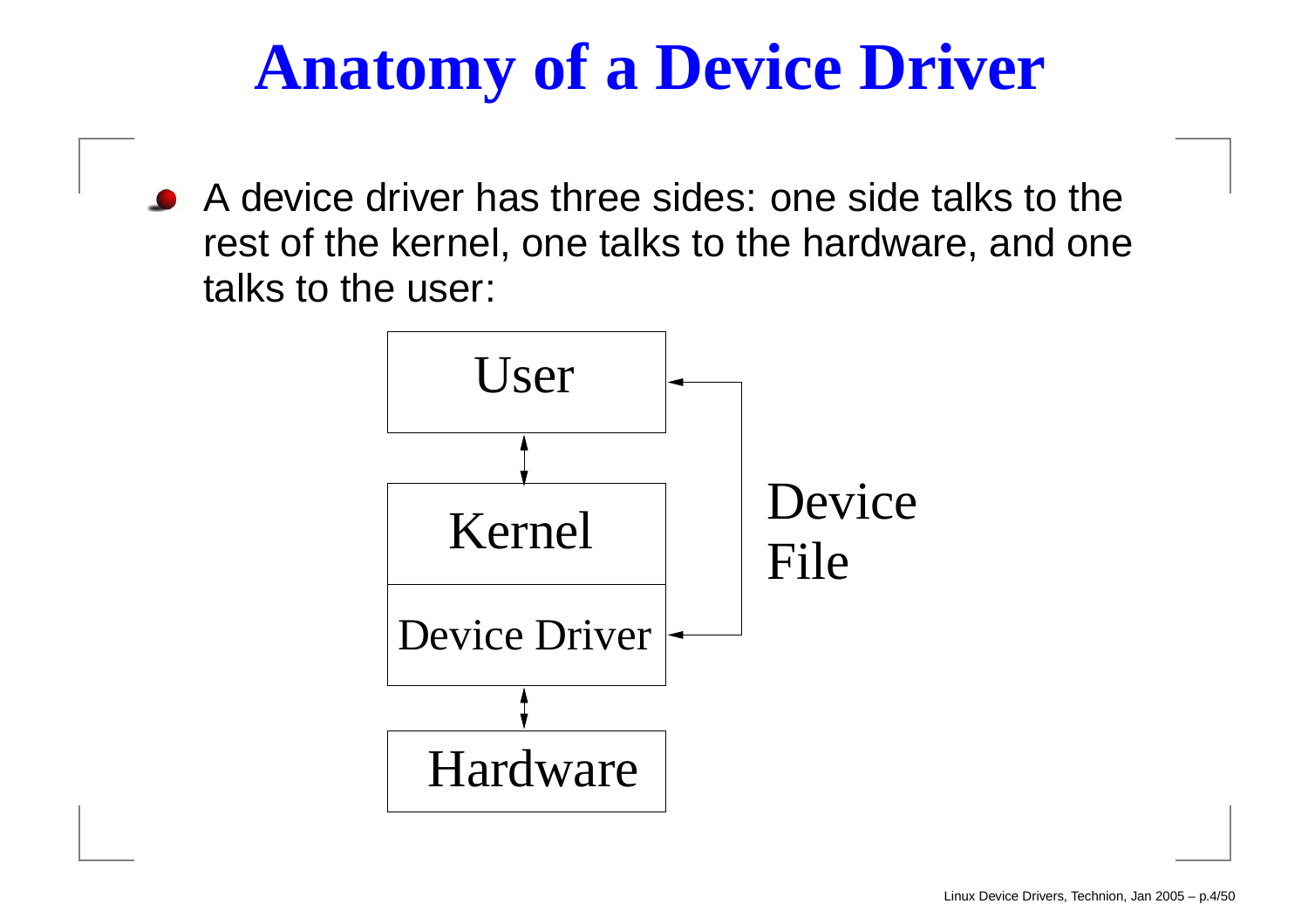### **Kernel Interface of <sup>a</sup> Device Driver**

In order to talk to the kernel, the driver registers with subsystems to respond to events. Such an event might be the opening of <sup>a</sup> file, <sup>a</sup> page fault, the plugging in of a new USB device, etc.

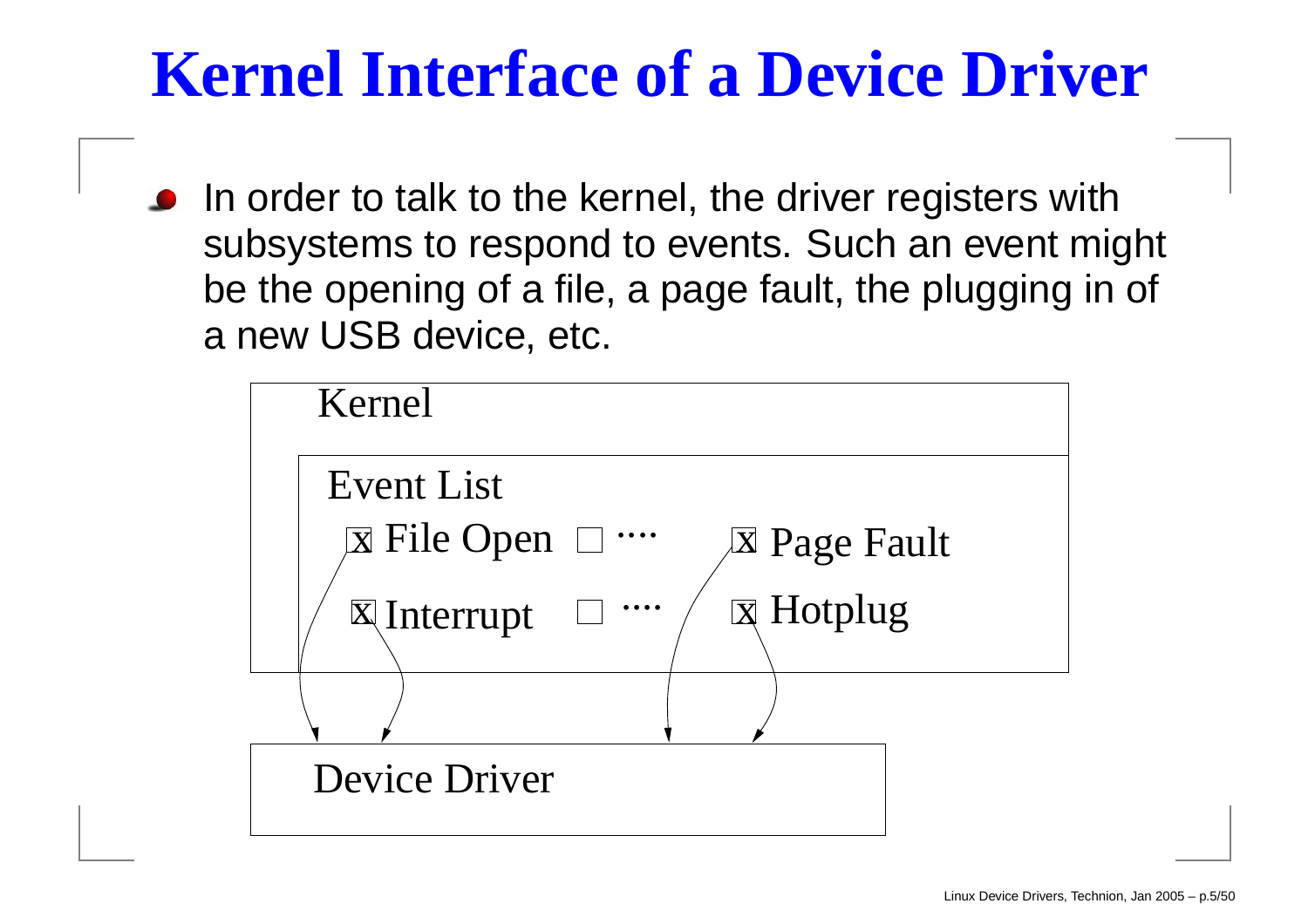#### **User Interface of <sup>a</sup> Device driver**

- Since Linux follows the UNIX model, and in UNIX everything is <sup>a</sup> file, users talk with device drivers through device files.
- Device files are <sup>a</sup> mechanism, supplied by the kernel, precisely for this direct User-Driver interface.
- klife is a character device, and thus the user talks to it through <sup>a</sup> character device file.
- The other common kind of device file is a block device file. We will only discuss character device files today.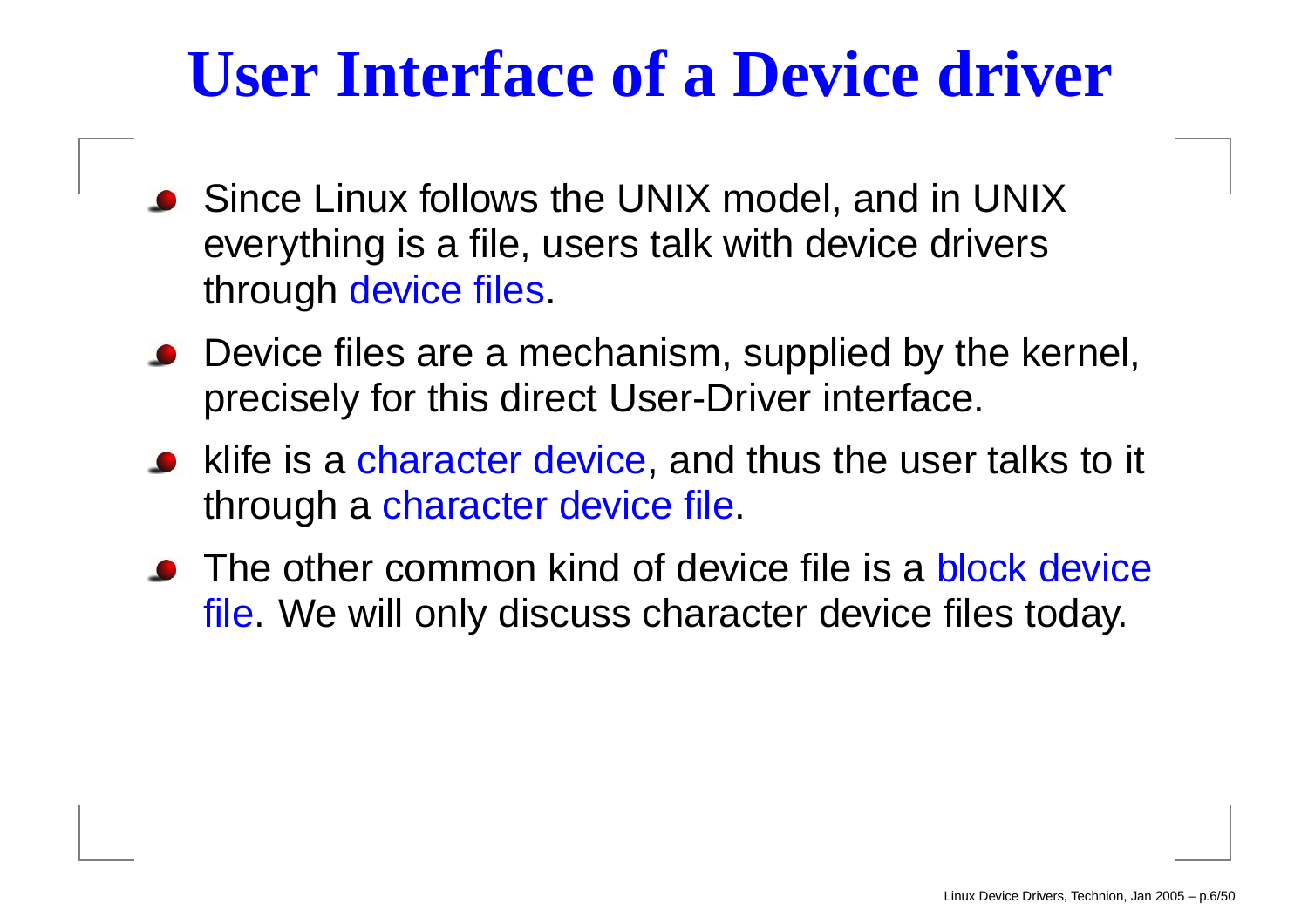### **Anatomy of klife device driver**

- The user talks with klife through the /dev/klife device file.
	- When the user opens /dev/klife, the kernel calls klife's open routine
	- When the user closes /dev/klife, the kernel calls klife's release routine
	- When the user reads or writes from or to /dev/klife you get the idea. . .
- klife talks to the kernel through
	- its initialization function
	- ...and through register\_chrdev
	- . . . and through hooking into the timer interrupt
- We will elaborate on all of these later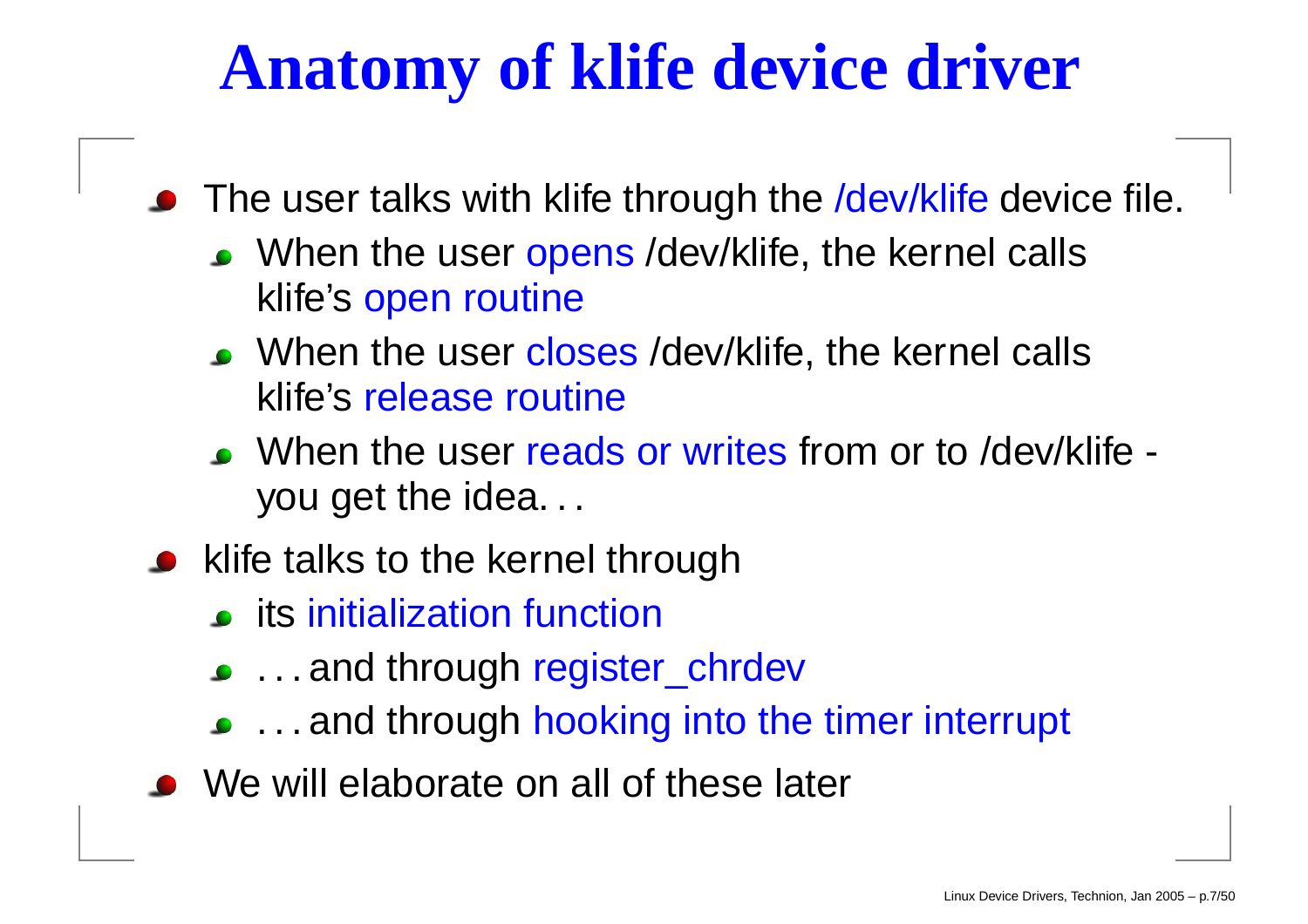#### **Driver Initialization Code**

```
static int __init klife_module_init(void)
               ii{
         iint ret;
        pr_debug ("klife_module_init_called\n");
```
iif (( ret = register\_chrdev(KLIFE\_MAJOR\_NUM , " klife " , & klife\_fops printk (KERN\_ERR "register\_chrdev: 3d\n", ret);

```
return ret;
```
}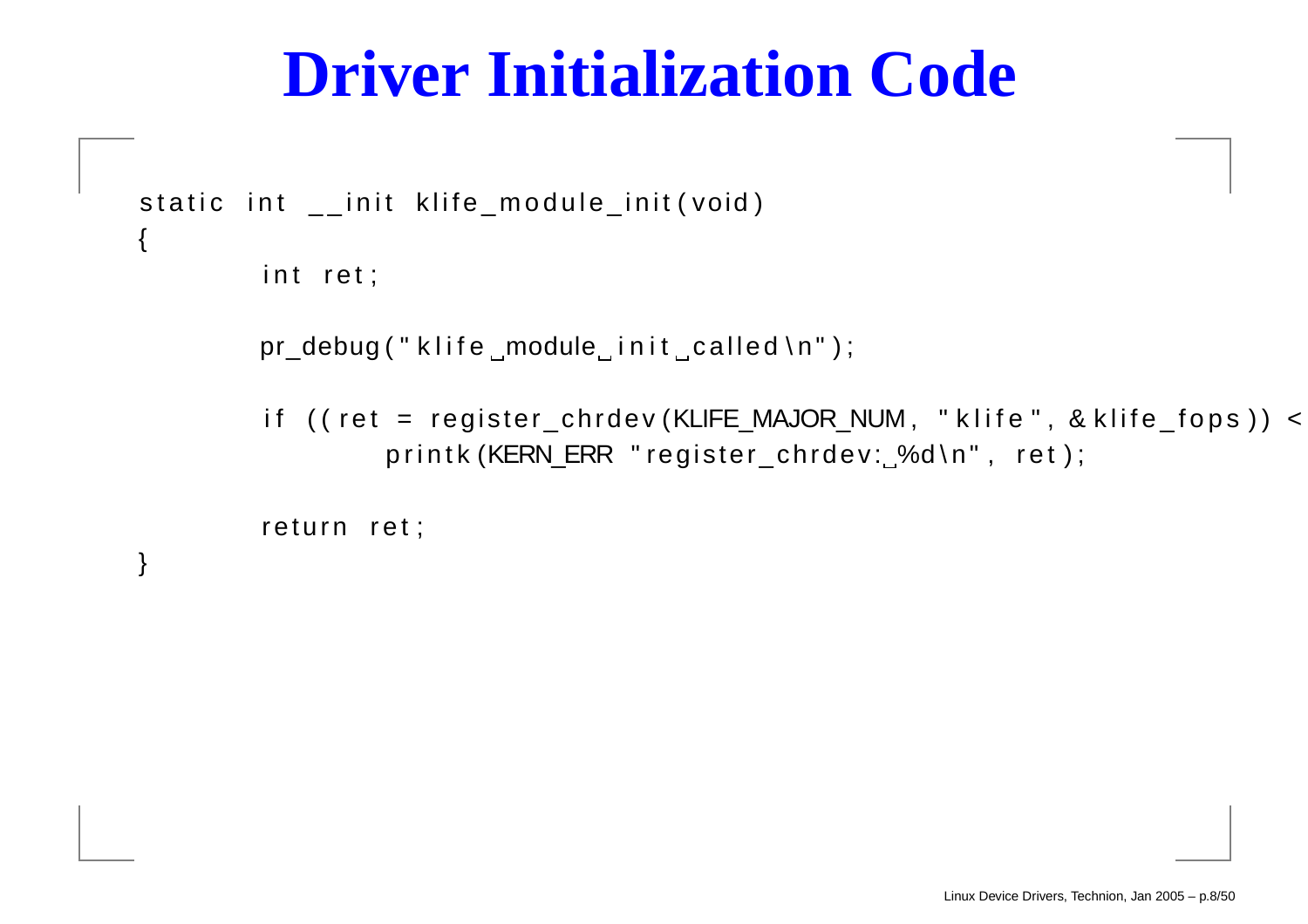### **Driver Initialization**

- One function (init) is called on the driver's initialization.
- One function (exit) is called when the driver is removed from the system.
- Question: what happens if the driver is compiled into the kernel, rather than as <sup>a</sup> module?
- The init function will register hooks that will get the driver's code called when the appropriate event happens.
- Question: what if the init function doesn't register any hooks?
- There are various hooks that can be registered: file operations, pci operations, USB operations, network operations - it all depends on what kind of device this is.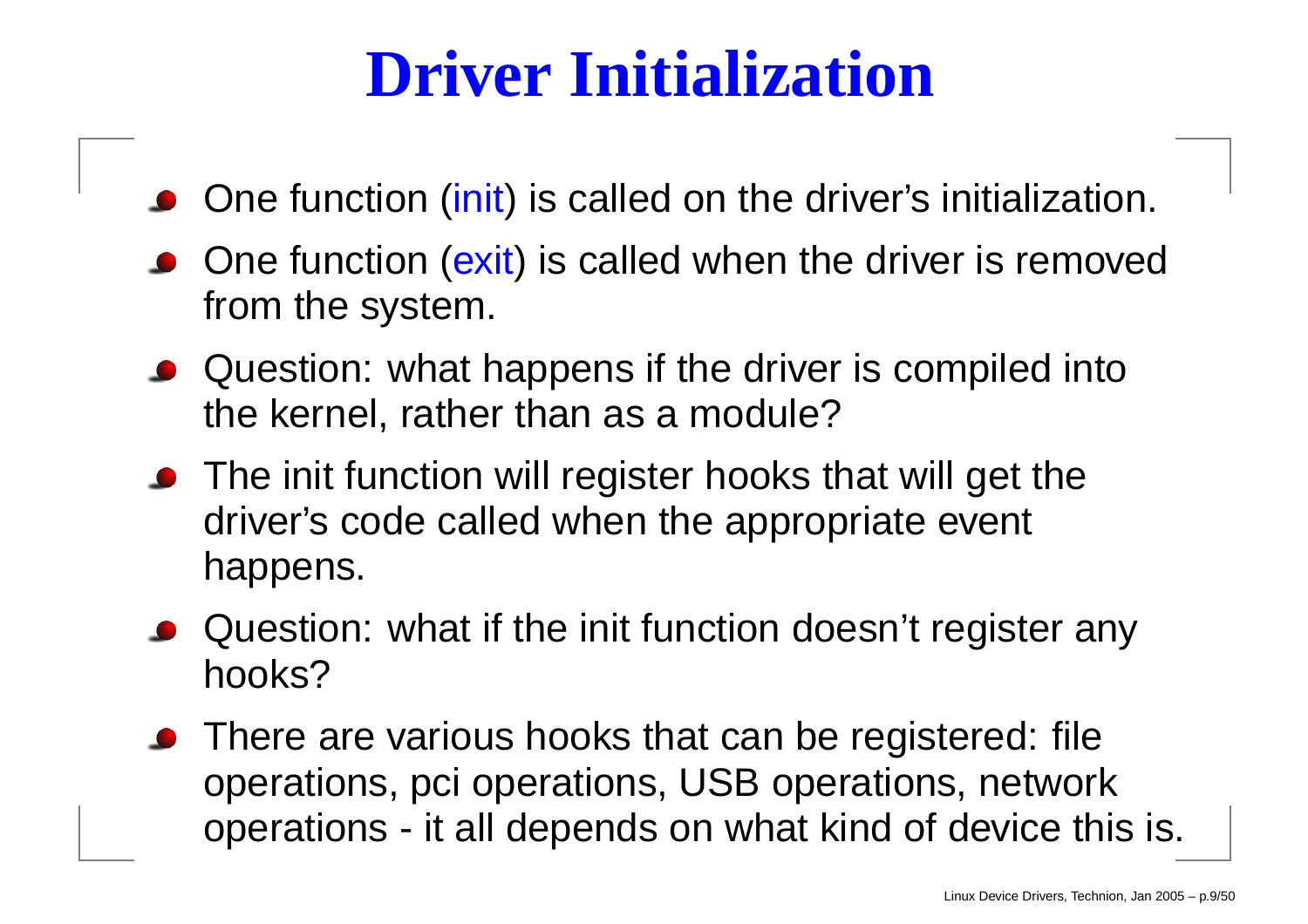### **Registering Chardev Hooks**

```
struct file_operations klife_fops = {
         . owner = THIS_MODULE,
         .open = klife_open,
         .release = klife_release,
         .read = klife\_read,. write = klife\_write ,
         .mmap = klife\_mmap,
         .ioctl = klife_ioctl
                          i} ;
 . .
```
iif (( ret = register\_chrdev(KLIFE\_MAJOR\_NUM, "klife", & klife\_fops )) < 0) printk (KERN\_ERR " register\_chrdev: %d\n", ret);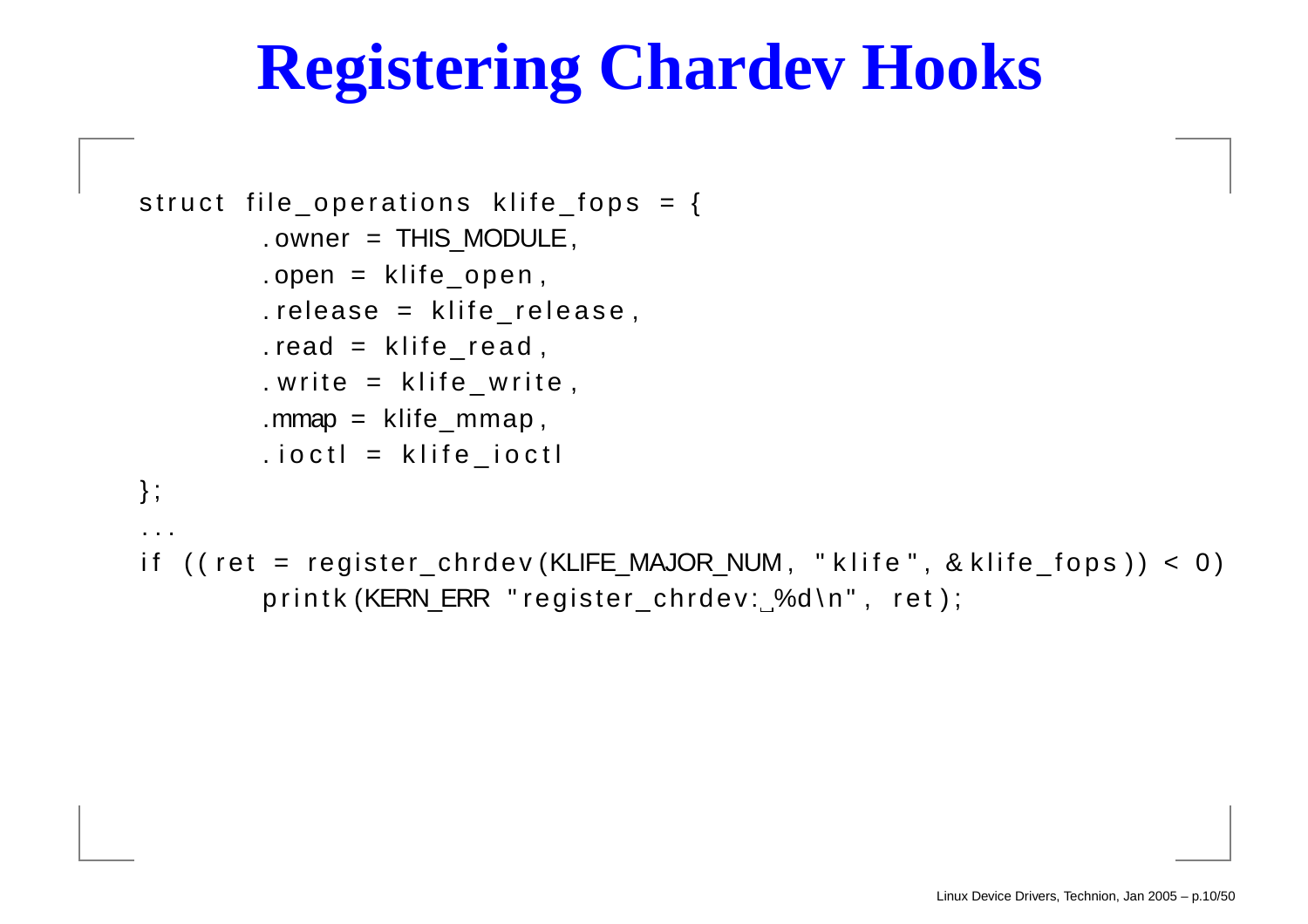### **User Space Access to the Driver**

We saw that the driver registers <sup>a</sup> character device tied to <sup>a</sup> given major number, but how does the user create such <sup>a</sup> file?

# mknod /dev/klife <sup>c</sup> 250 0

And how does the user open it?

```
if ((kfd = open("/dev/klife", O_RDWR)) < 0) {
        perror("open /dev/klife");
        exit(EXIT_FAILURE);
}
```
And then what?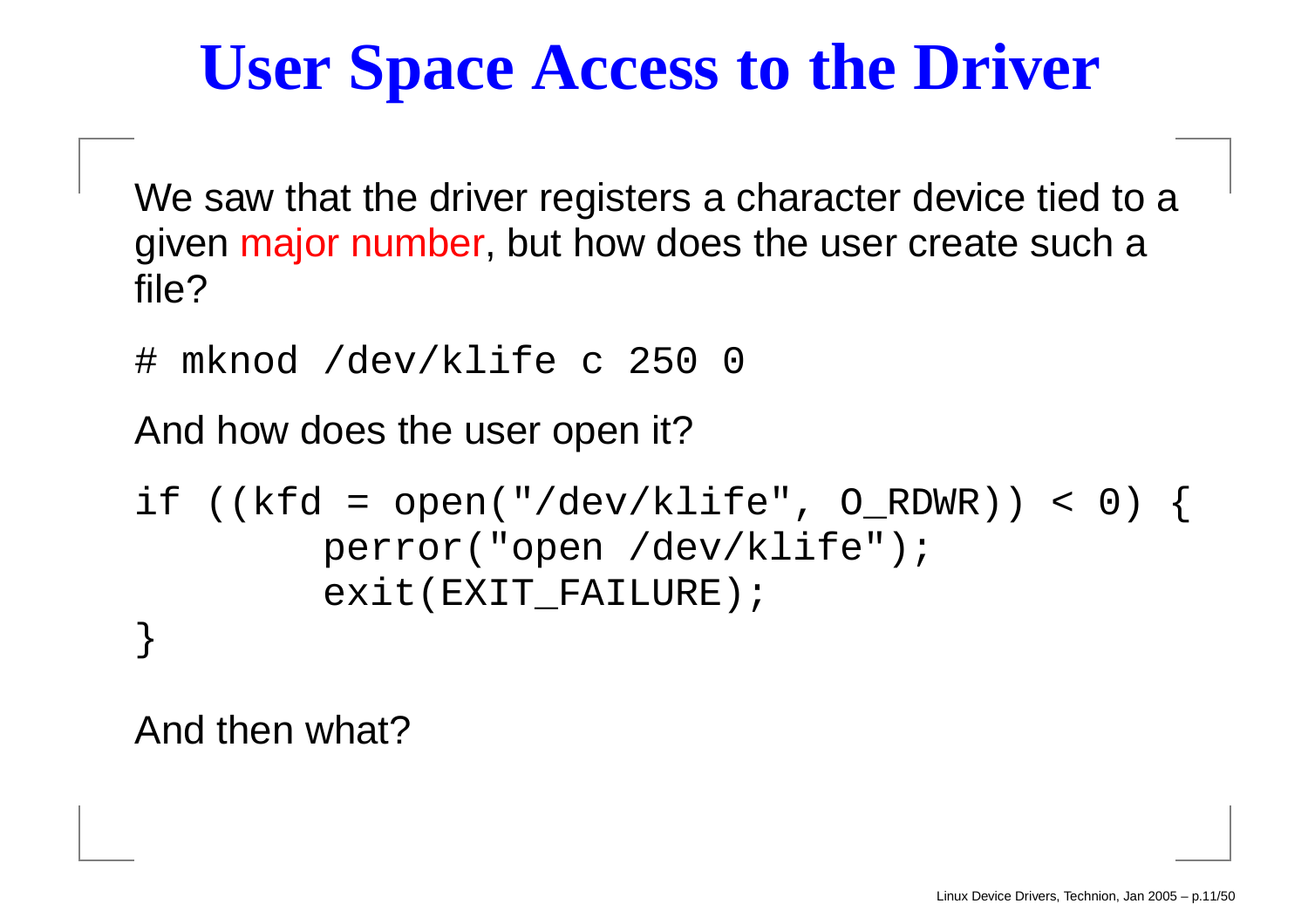### **File Operations**

. . . and then you start talking to the device. klife uses the following device file operations:

- o open for starting a game (allocating resources).
- release for finishing <sup>a</sup> game (releasing resources).
- write for initializing the game (setting the starting positions on the grid).
- read for generating and then reading the next state of the game's grid.
- **•** joctl for querying the current generation number, and for enabling or disabling hooking into the timer interrupt (more on this later).
- mmap for potentially faster but more complex direct access to the game's grid.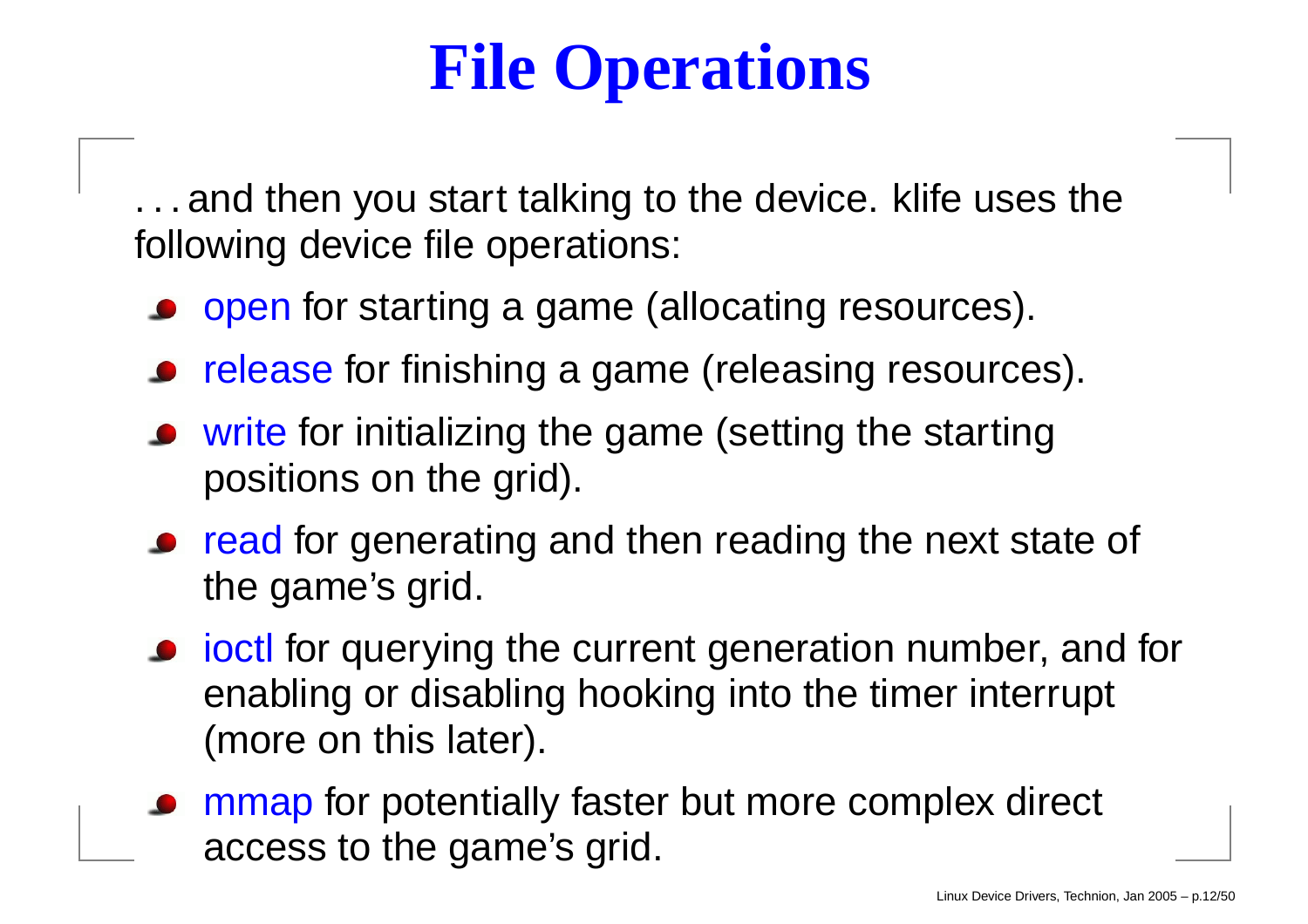### **The open and release Routines**

open and release are where you perform any setup not done in initialization time and any cleanup not done in module unload time.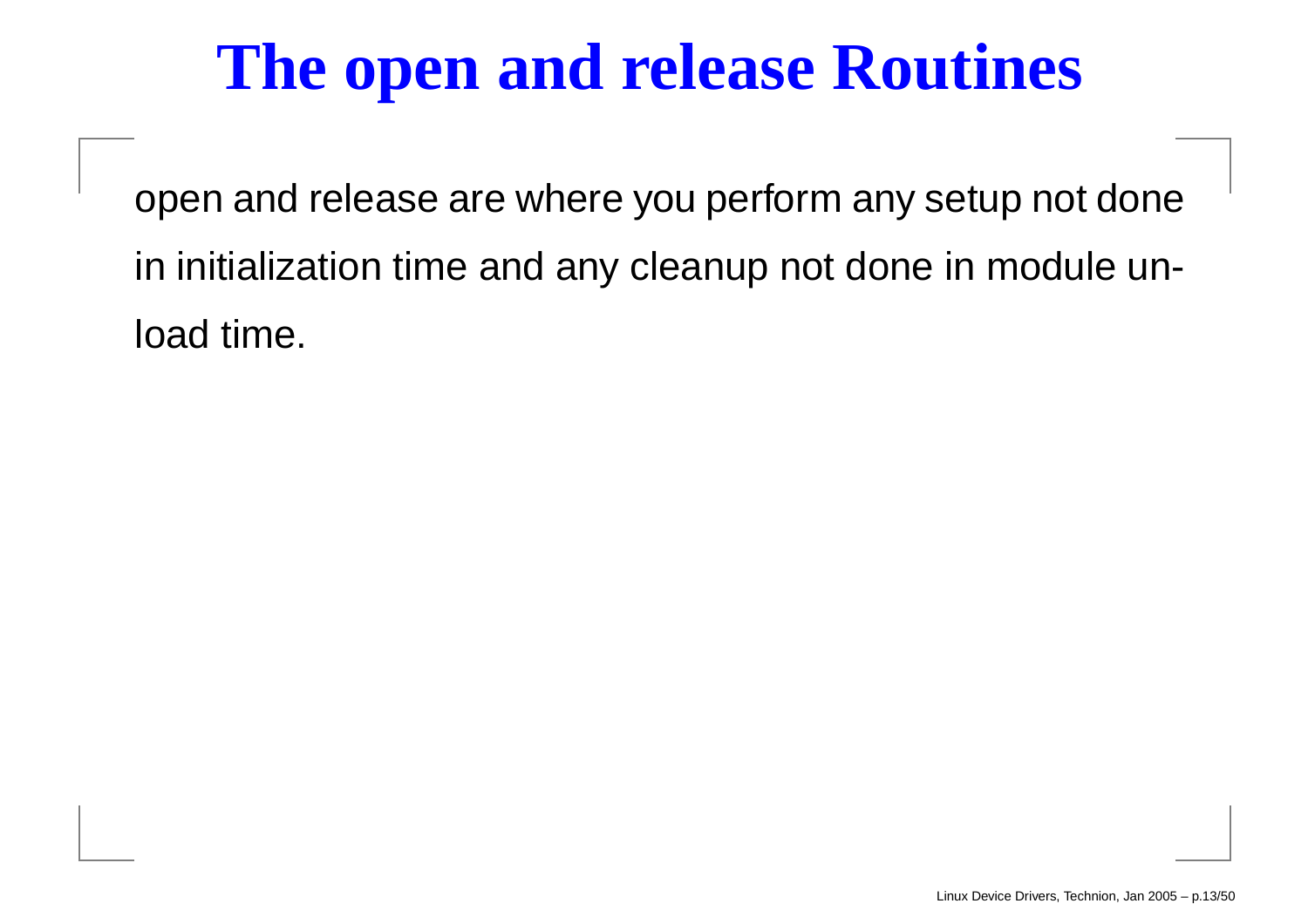### **klife\_open**

```
klife's open routine allocates the klife structure which holds
all of the state for this game (the grid, starting positions,
current generation, etc).
static int klife_open(struct inode *inode, struct file *filp)
\mathbf{A}struct klife*k;
         iint ret;
        ret = alloc_klife(&k);
         iif (ret)
                 return ret;
```

```
filp—>private_data = k;
```

```
return 0;
```
}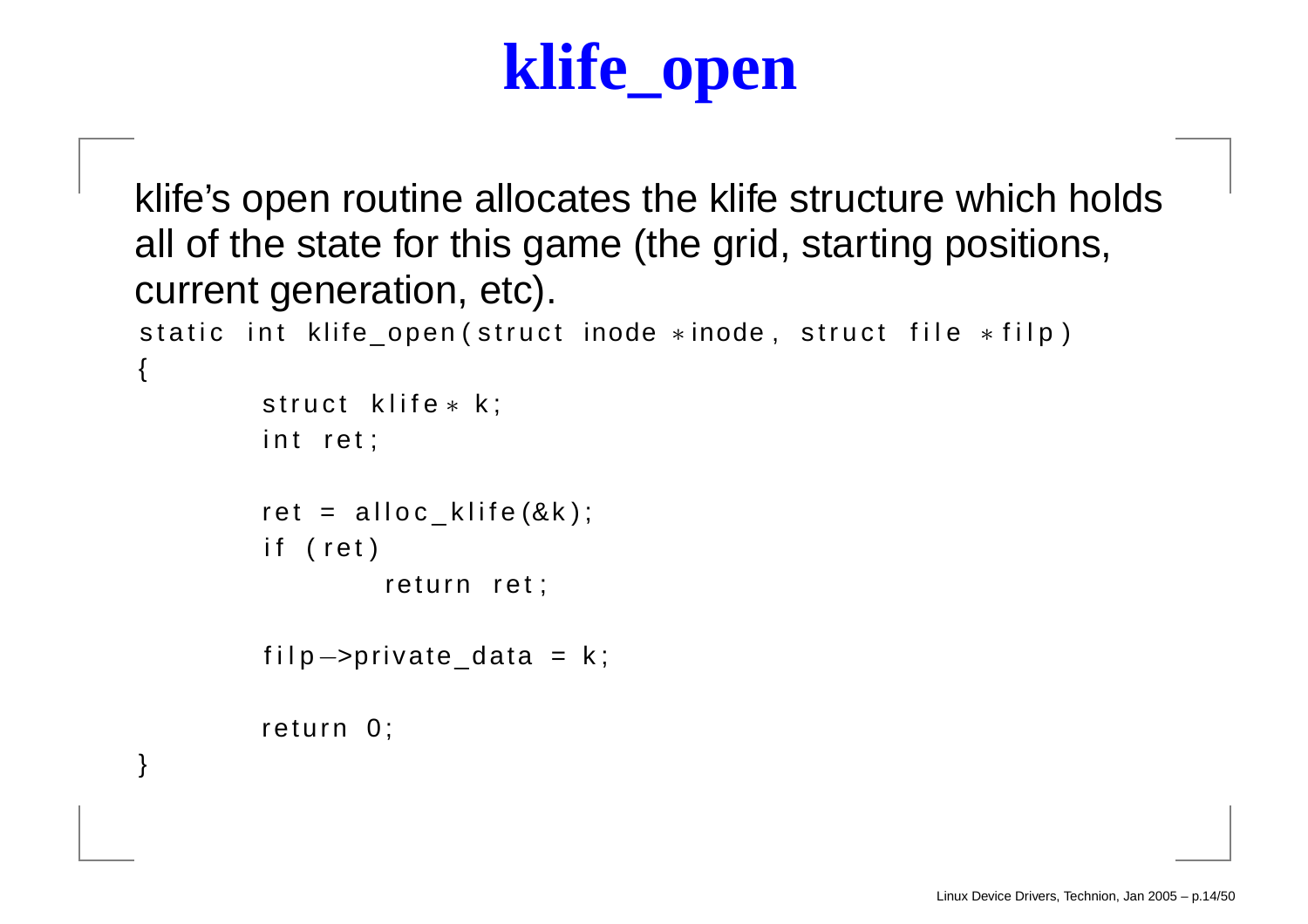#### **klife\_open - alloc\_klife**

```
static int alloc_klife(struct klife** pk)
{
         iint ret;
         struct klife*k;
         k = kmalloc(sizeof(*k), GFP_KERNEL);
         iif (!k)
                  return —ENOMEM;
         ret = init_klife(k);
         iif (ret) {
                  k free ( k ) ;
                  k = NULL;
         }
         *pk = k;
         return ret;
}
```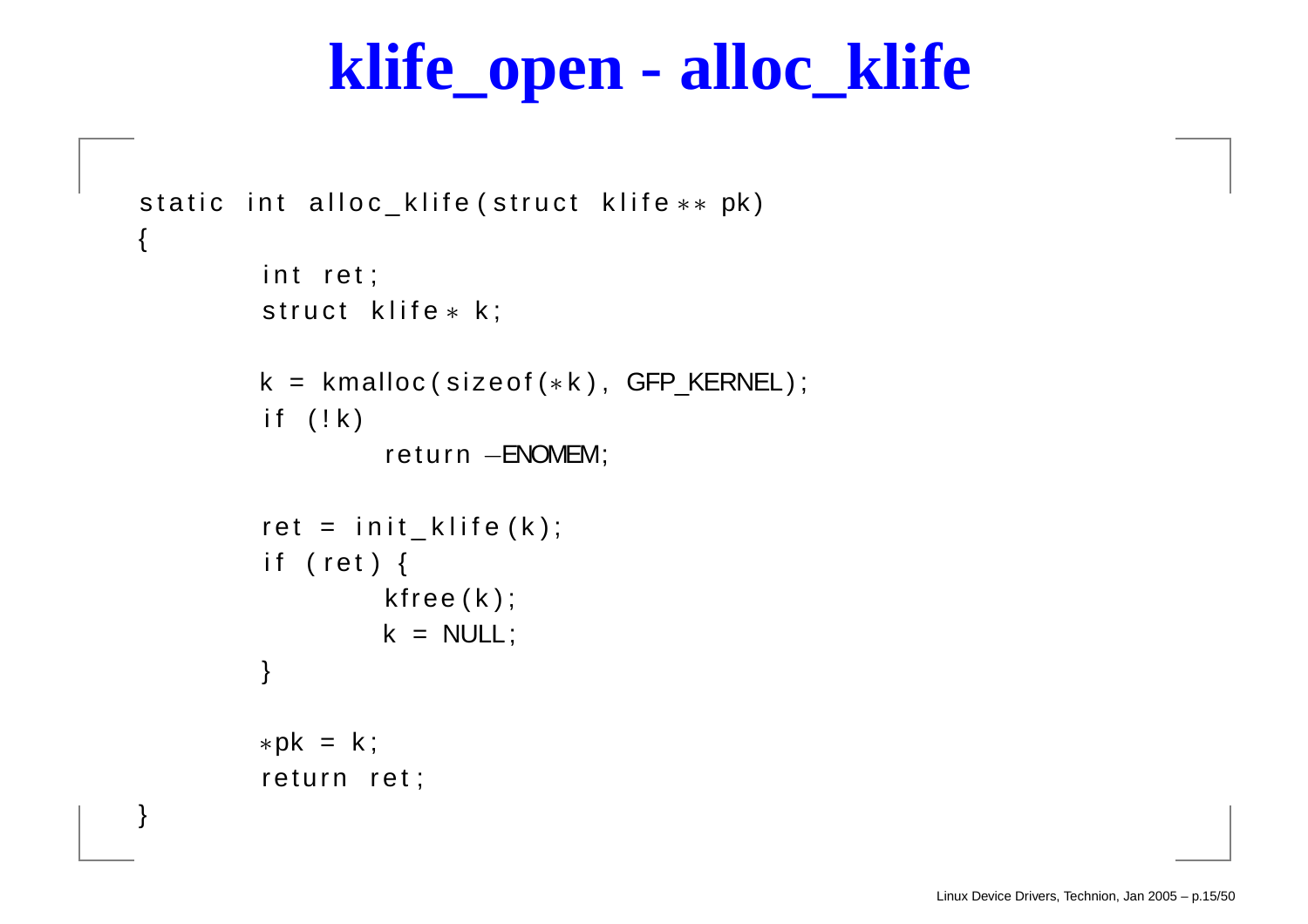#### **klife\_open - init\_klife**

```
static int init_klife(struct klife* k)
        iint ret;
        member(k, 0, sizeof(*k));spin_lock_init(&k—>lock );
        ret = -ENOMEM;/\ast one page to be exported to userspace \ast/k->grid = (void *)get_zeroed_page (GFP_KERNEL);
        iif (!k—>grid)
                goto done ;
        k–>tmpgrid = kmalloc(sizeof(*k–>tmpgrid), GFP_KERNEL);
        i f ( ! k−>tmpgrid )
                 goto free_grid;
```
{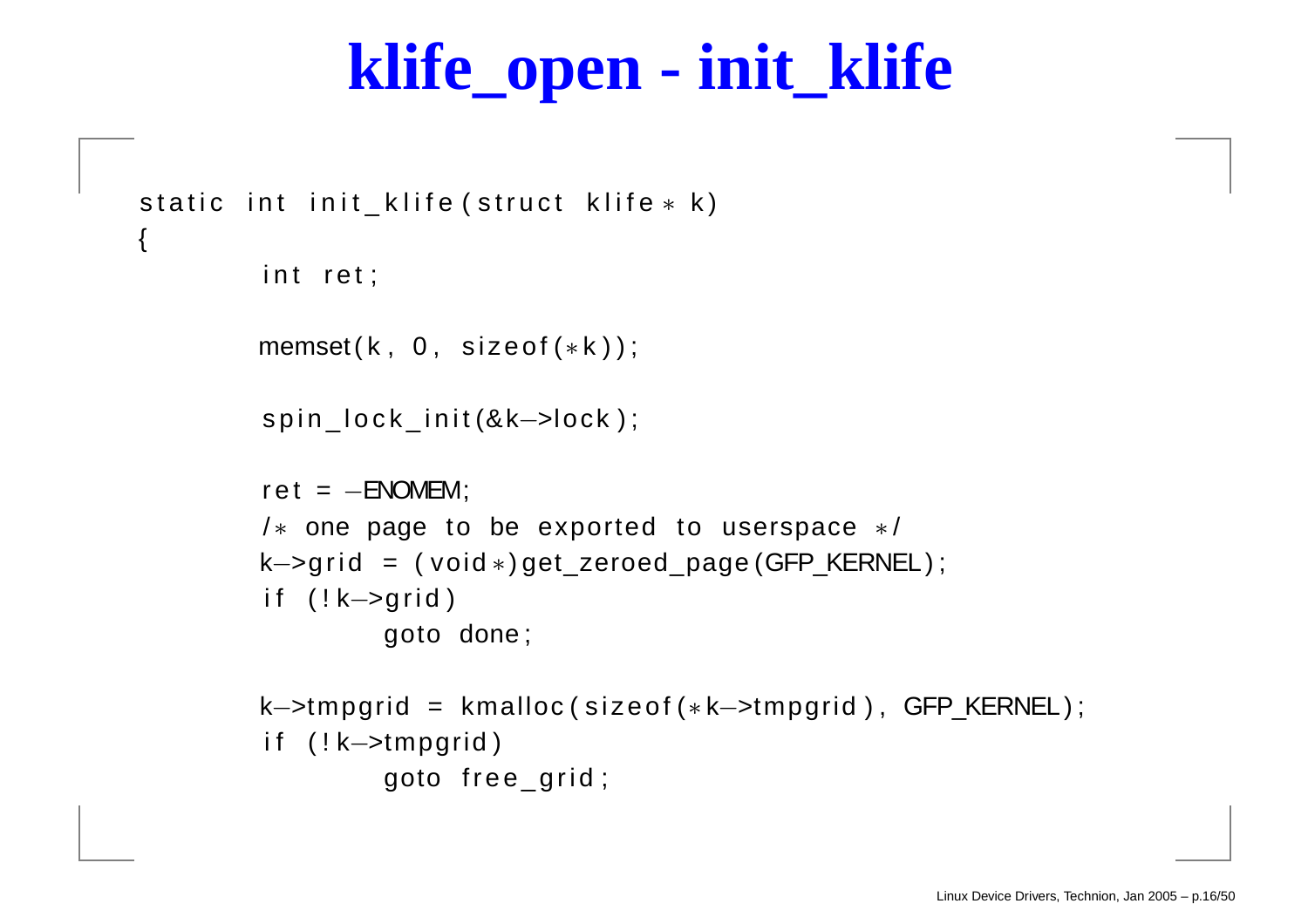#### **klife\_open - init\_klife cont'**

```
k—>timer_hook.func = klife_timer_irq_handler;
k−>timer
_
hook . data = k ;
return 0;
```
fr e e \_ g ri d :

```
free
_page ( ( unsigned long ) k−>g ri d ) ;
done :
```

```
return ret;
```
}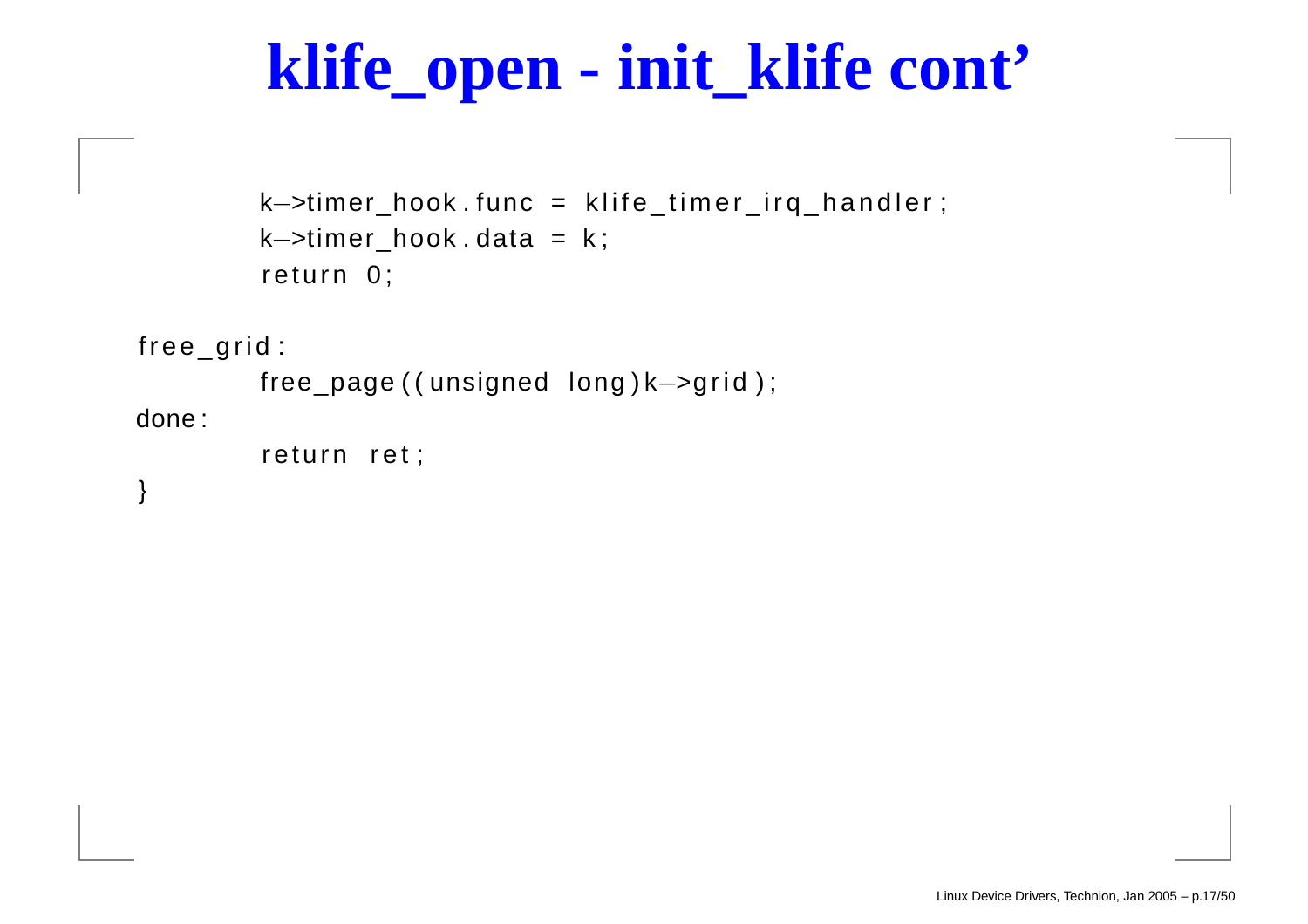#### **klife\_release**

klife's release routine frees the resource allocated during open time.

```
static int klife_release(struct inode *inode, struct file *filp)
{
         struct klife∗k = filp—>private_data;
         i f ( k−>timer )
                  klife_timer_unregister(k);
         i f ( k−>mapped ) {
                  /\ast undo setting the grid page to be reserved \ast/ClearPageReserved ( virt_to_page (k->grid ) );
        }
         free_klife(k);
        return 0;
```
}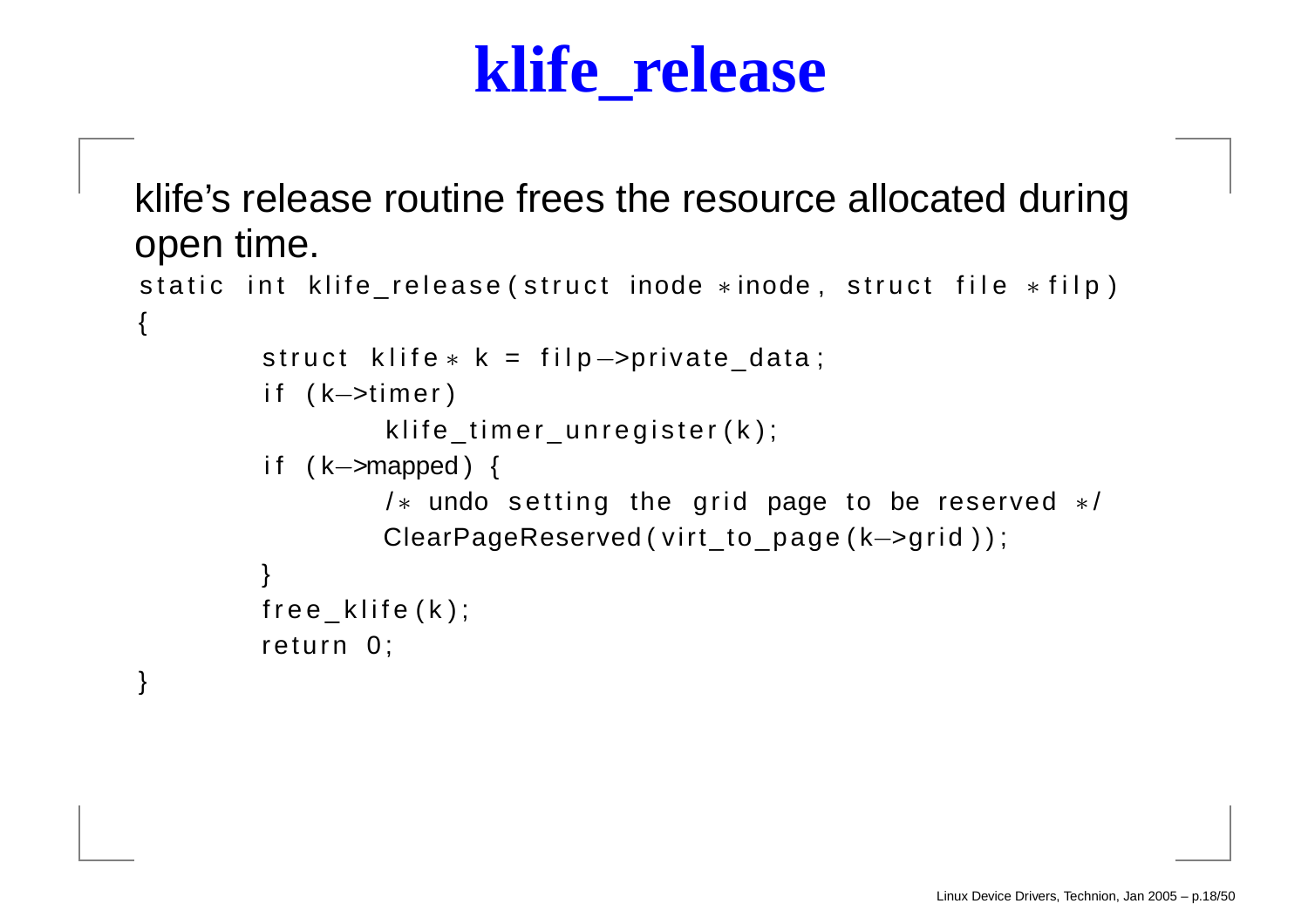### **Commentary on open and release**

- Beware of races if you have any global data . . . many a driver author stumble on this point.
- Note also that release can fail, but almost no one checks errors from close(), so it's better if it doesn't . . .
- Question: what happens if the userspace program crashes while holding your device file open?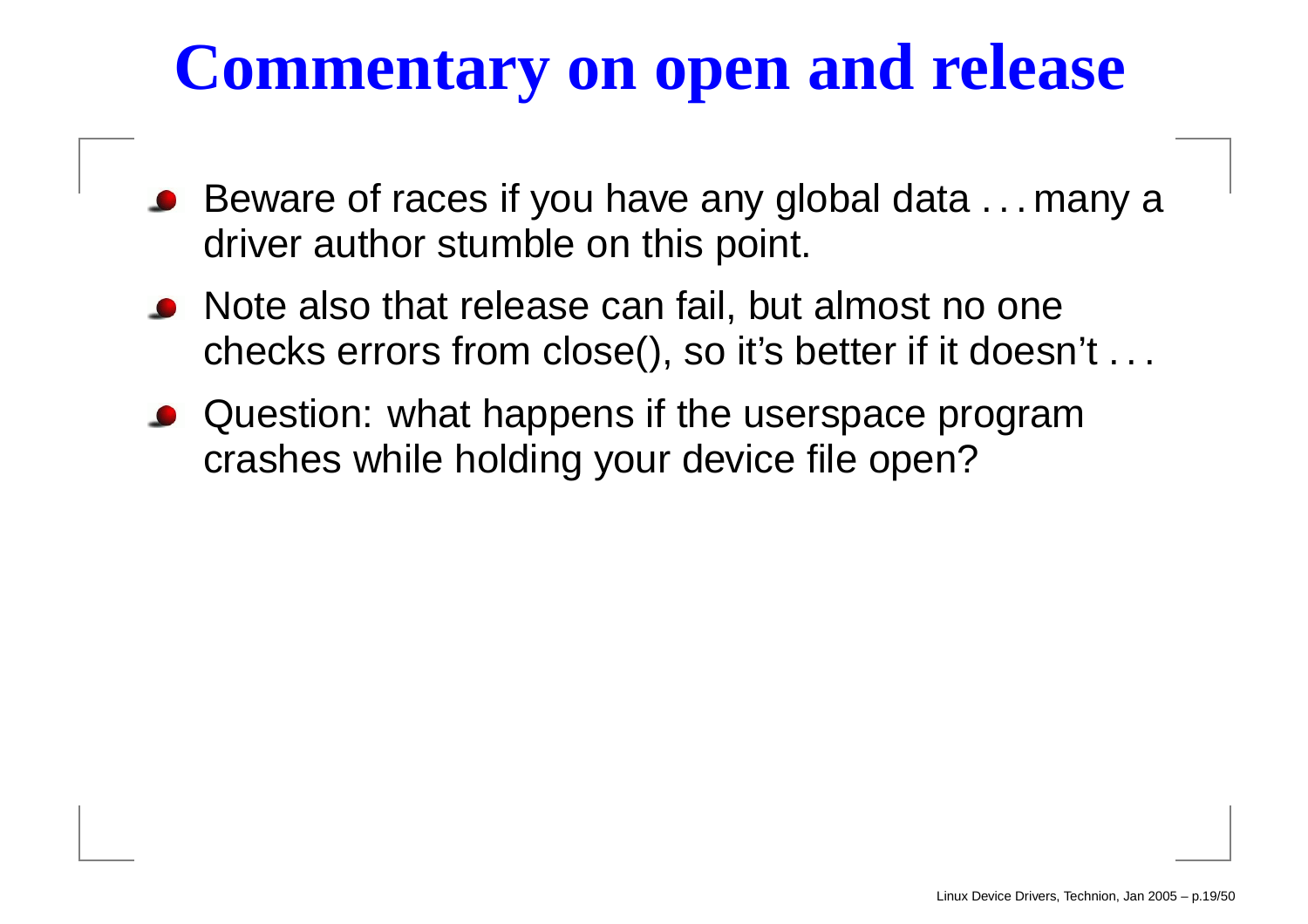#### **write**

- For klife, I "hijacked" write to mean "please initialize the grid to these starting positions".
- There are no hard and fast rules to what write has to mean, but it's good to KISS (Keep It Simple, Silly...)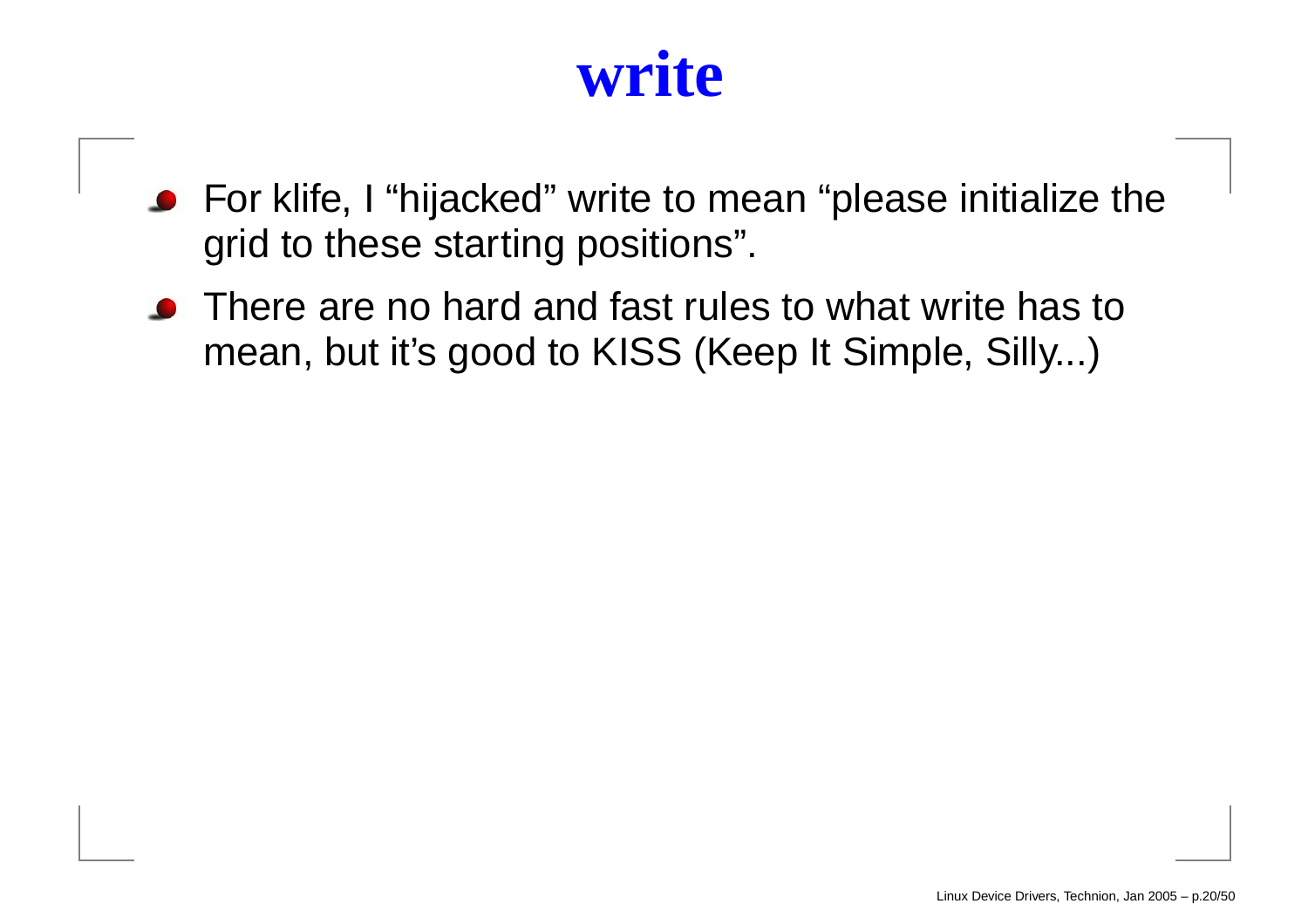#### **klife\_write - 1**

static ssize\_t klife\_write(struct file\* filp, const char \_\_user \* ubuf, size\_t count, loff\_t \*f\_pos)

```
size_t sz;
char ∗ kbuf ;
struct klife∗k = filp—>private_data;
ssize_t ret;
sz = count > PAGE_SIZE ? PAGE_SIZE : count;
kbuf = kmalloc ( sz , GFP_KERNEL ) ;
iif (!kbuf)
         return —ENOMEM;
```
{

Not trusting users: checking the size of the user's buffer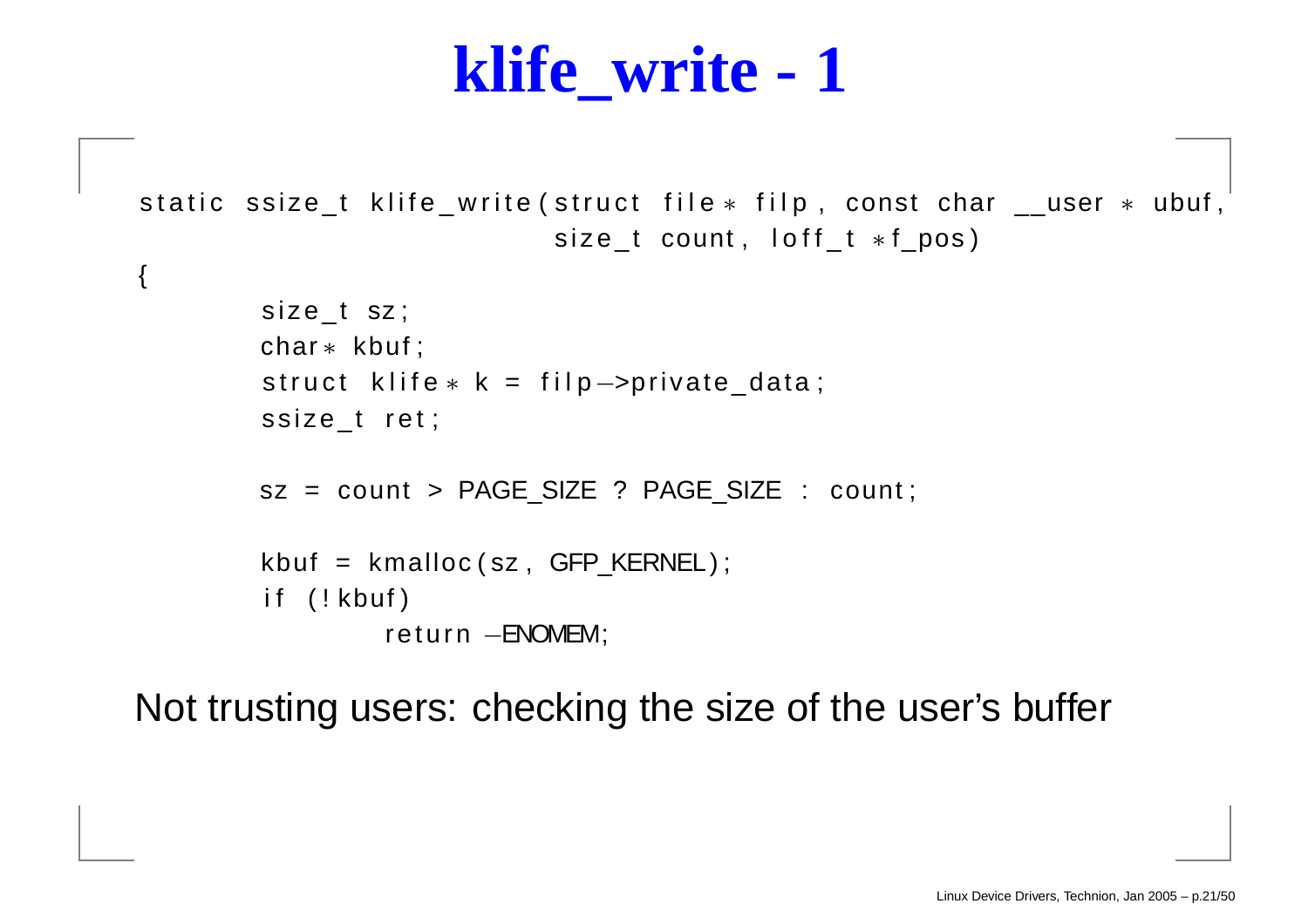#### **klife\_write - 2**

```
ret = -EFAULT;
         iif (copy_from_user(kbuf, ubuf, sz))
                  goto free_buf ;
         ret = klife_add_position(k, kbuf, sz);
         iif ( ret == 0)
                  ret = sz;
free
_
buf :
         k free ( kbuf ) ;
         return ret;
```
}

Use copy\_from\_user in case the user is passing <sup>a</sup> bad pointer.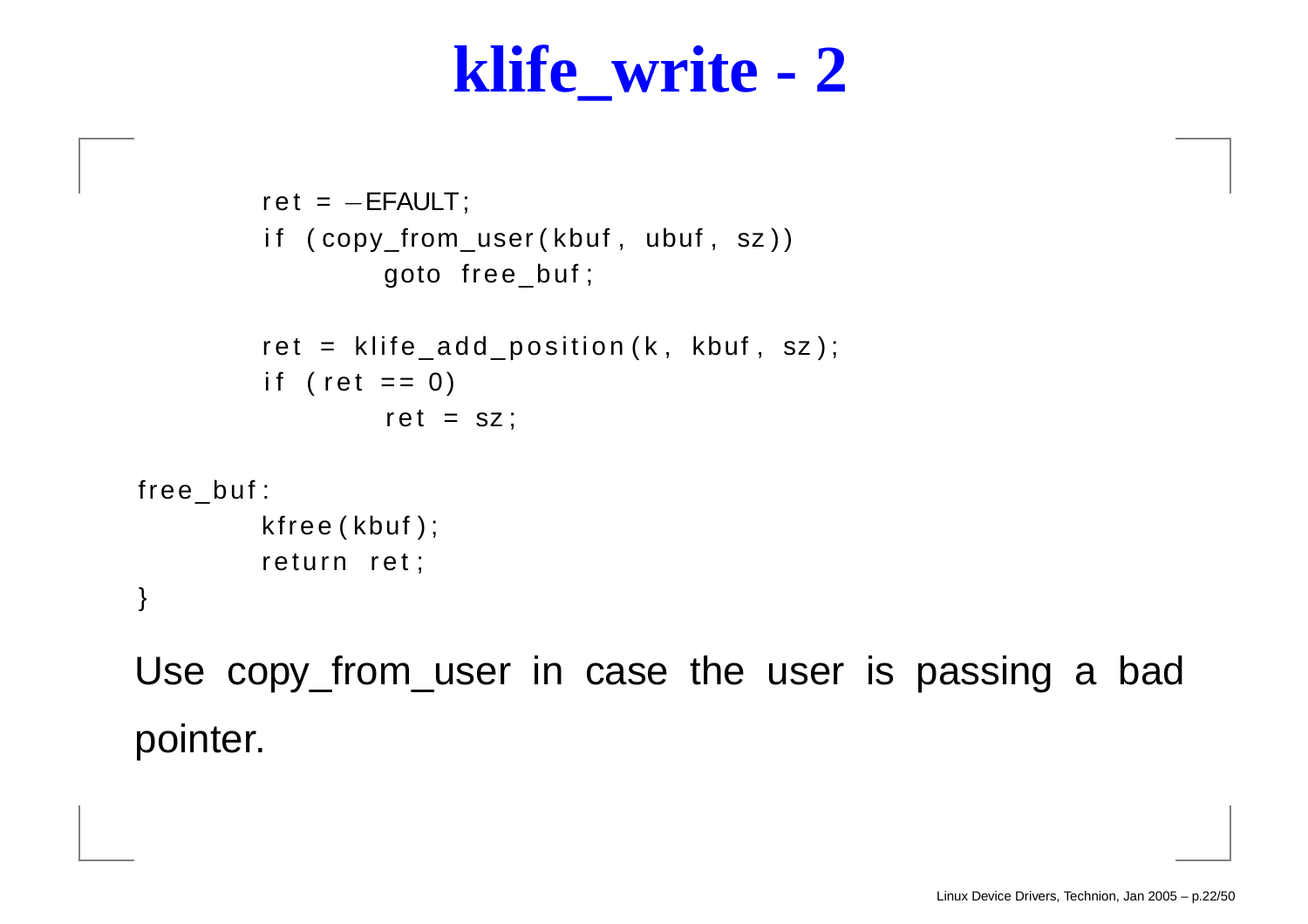### **Commentary on write**

- Note that e ven for such a simple function, care must be e xercised when dealing with untrusted users.
- Users are alw ays untrusted.
- Alw ays be prepared to handle errors!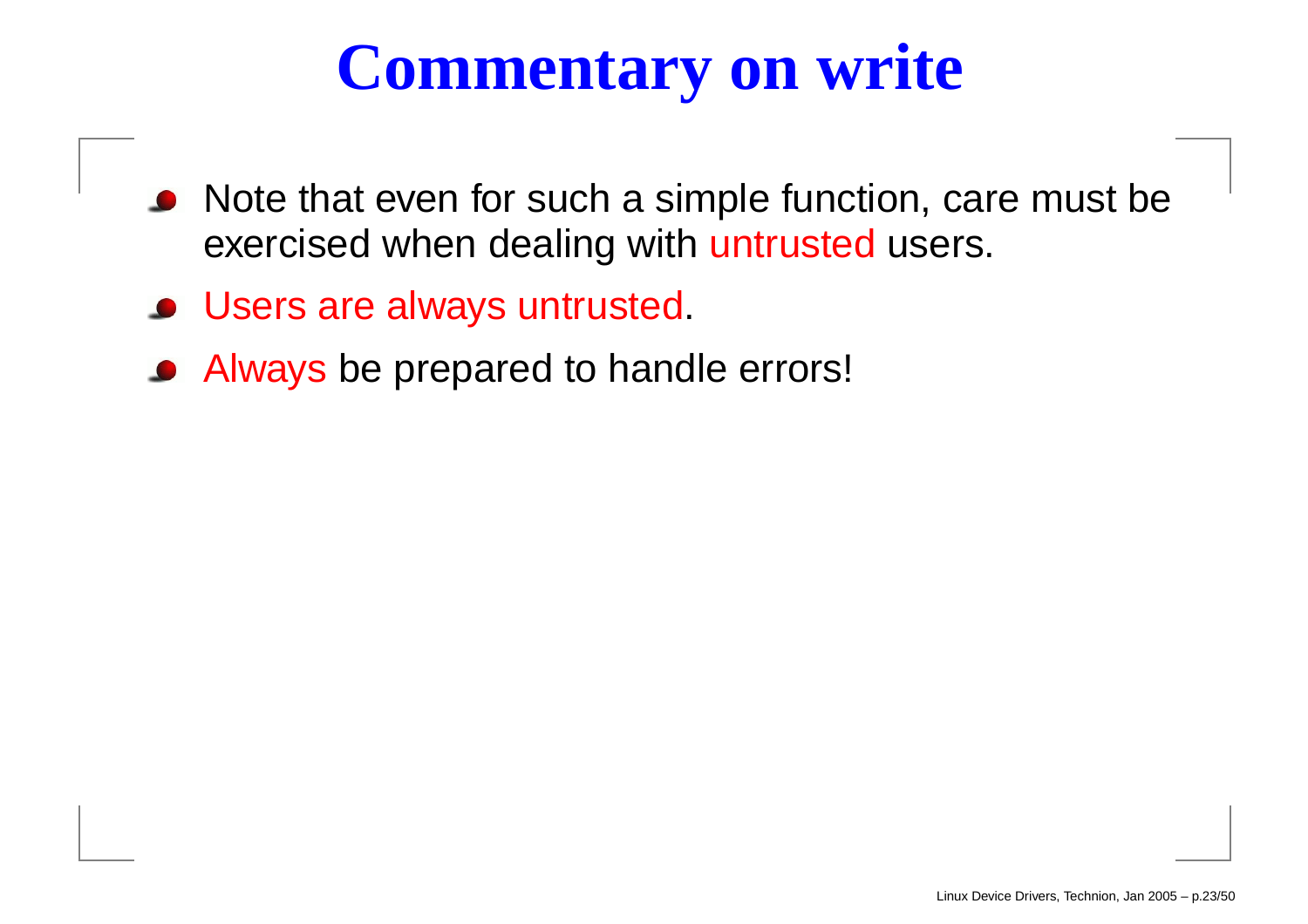#### **read**

- For klife, read means "please calculate and give me the next generation".
- The bulk of the work is done in two other routines:
	- klife\_next\_generation calculates the next generation based on the current one, according to the rules of the game of life.
	- klife\_draw takes a grid and "draws" it as a single string in <sup>a</sup> page of memory.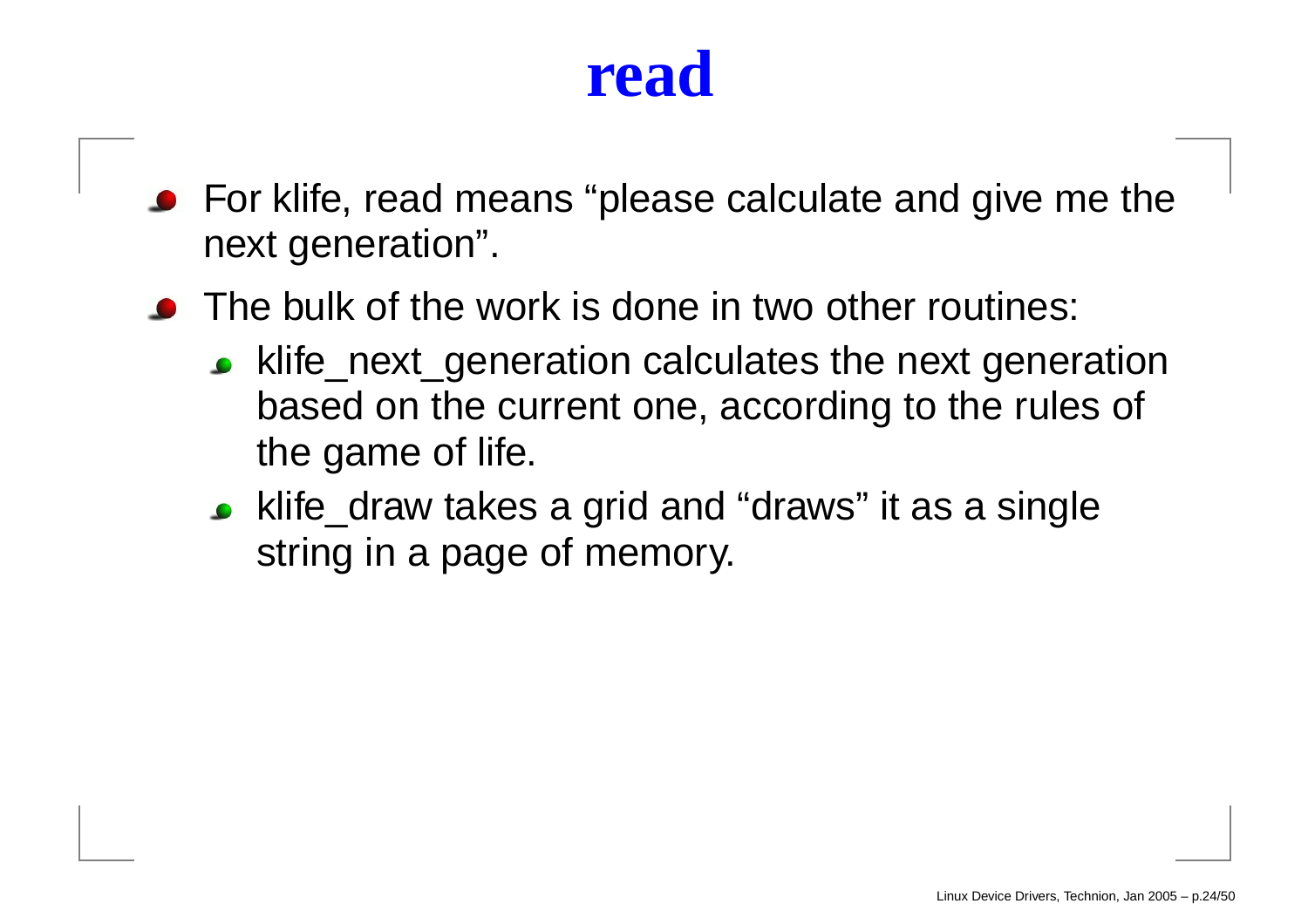```
static ssize_t
klife_read(struct file *filp, char *ubuf, size_t count, loff_t *f_pos)
\{struct klife* klife;
         char ∗ page ;
         ssize_t len;
         ssize_t ret;
        unsigned long flags;
         klife = filp—>private_data;
         /\ast special handling for mmap \ast/i f ( k l i f e−>mapped)
                 return klife_read_mapped(filp, ubuf, count, f_pos);
         iif (!(page = kmalloc(PAGE_SIZE, GFP_KERNEL)))
                 return —ENOMEM;
```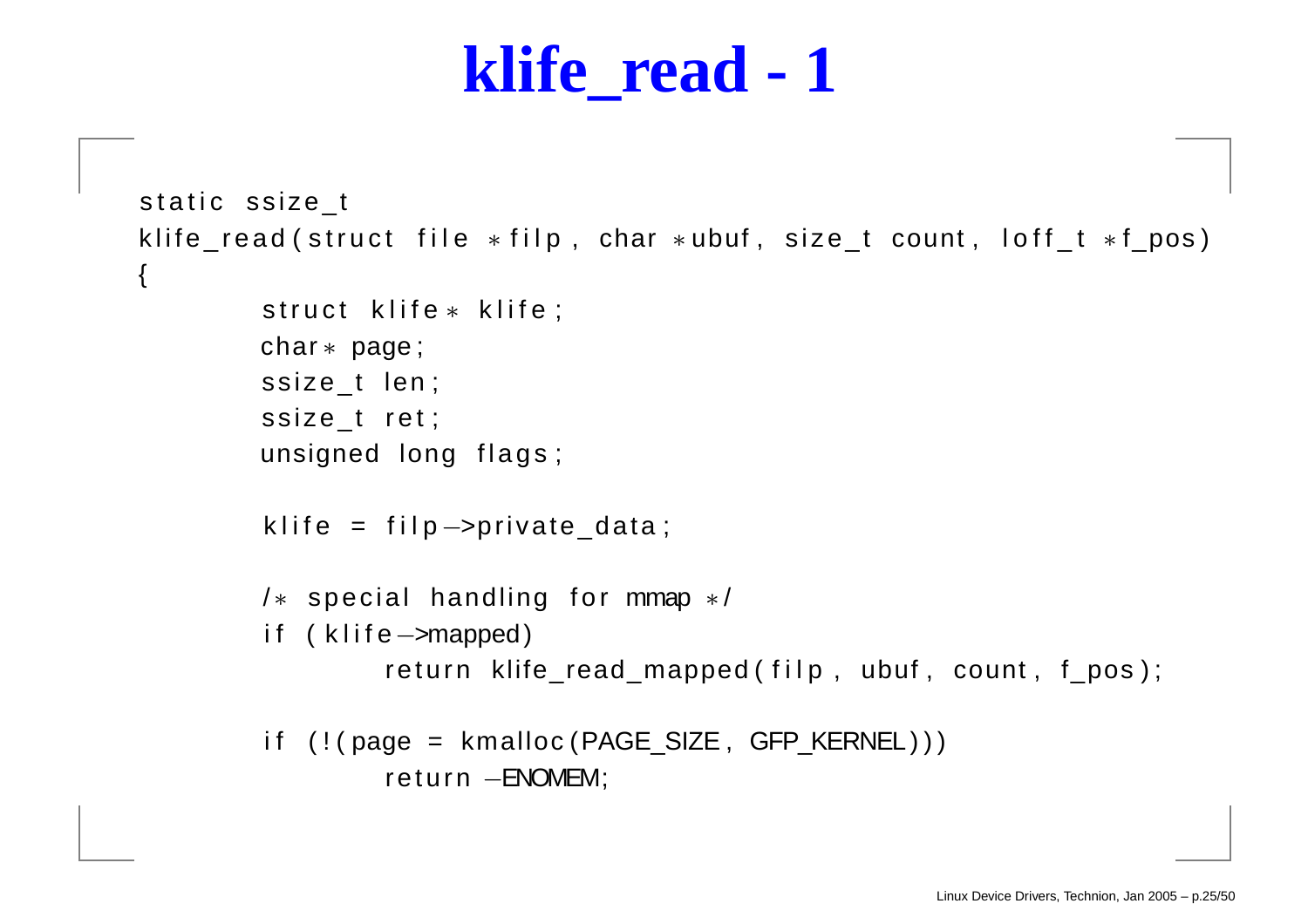```
spin_lock_irqsave (& klife->lock, flags);
klife_next_generation(klife);
len = klife_draw(klife, page);
spin_unlock_irqrestore (& klife->lock, flags);
i f ( len < 0 ) {
         ret = len;goto free_page ;
}
/\ast len can't be negative \ast/len = min(count, (size_t)len);
```
Note that the lock is held for the shortest possible time.

We will see later what the lock protects us against.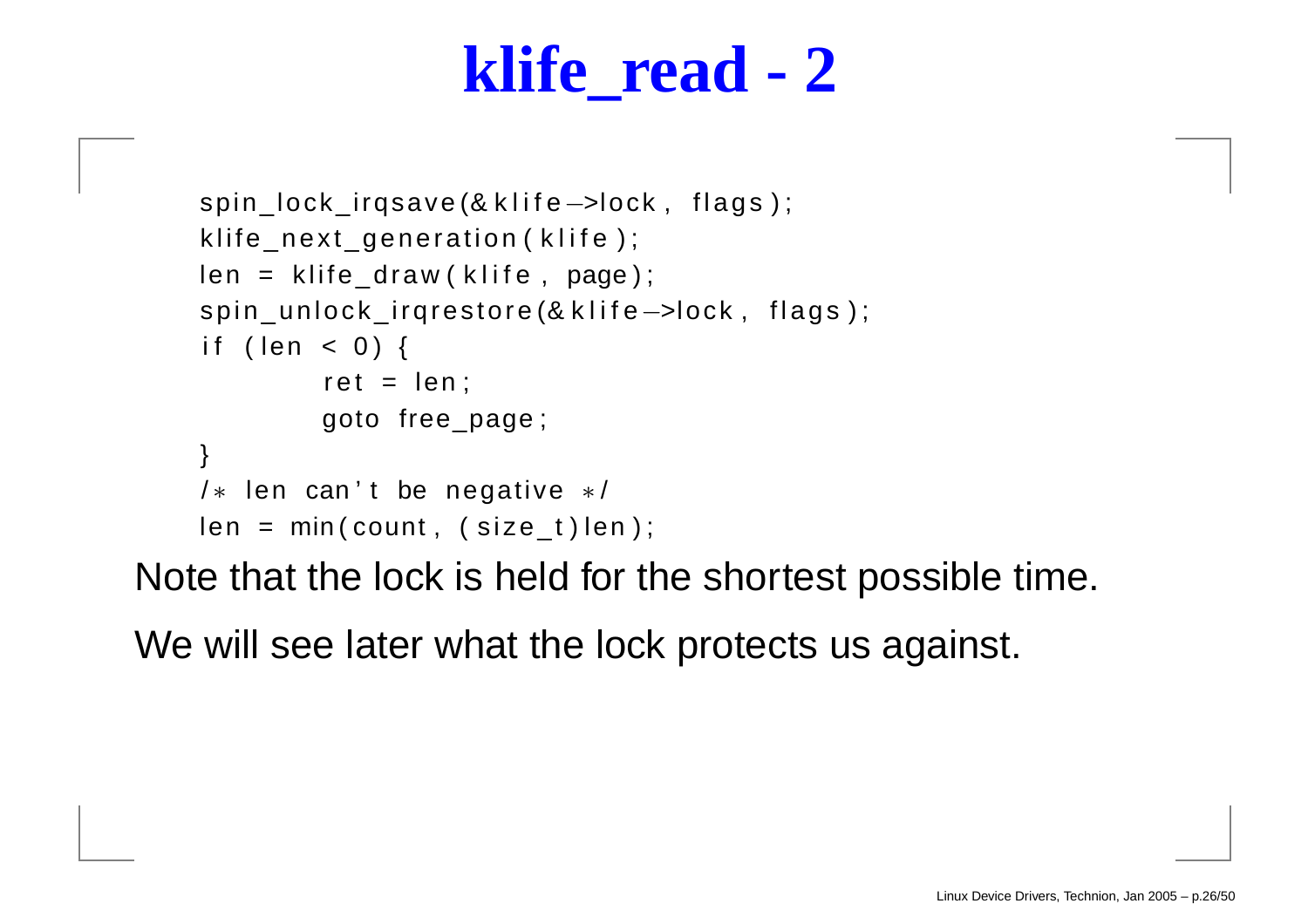```
iif (copy_to_user(ubuf, page, len)){
                   ret = −EFAULT;
                  goto free_page ;
         }
         ∗f
_pos += len ;
         ret = len;free
_page :
         k free ( page ) ;
         return ret;
```
}

copy\_to\_user in case the user is passing us <sup>a</sup> bad page.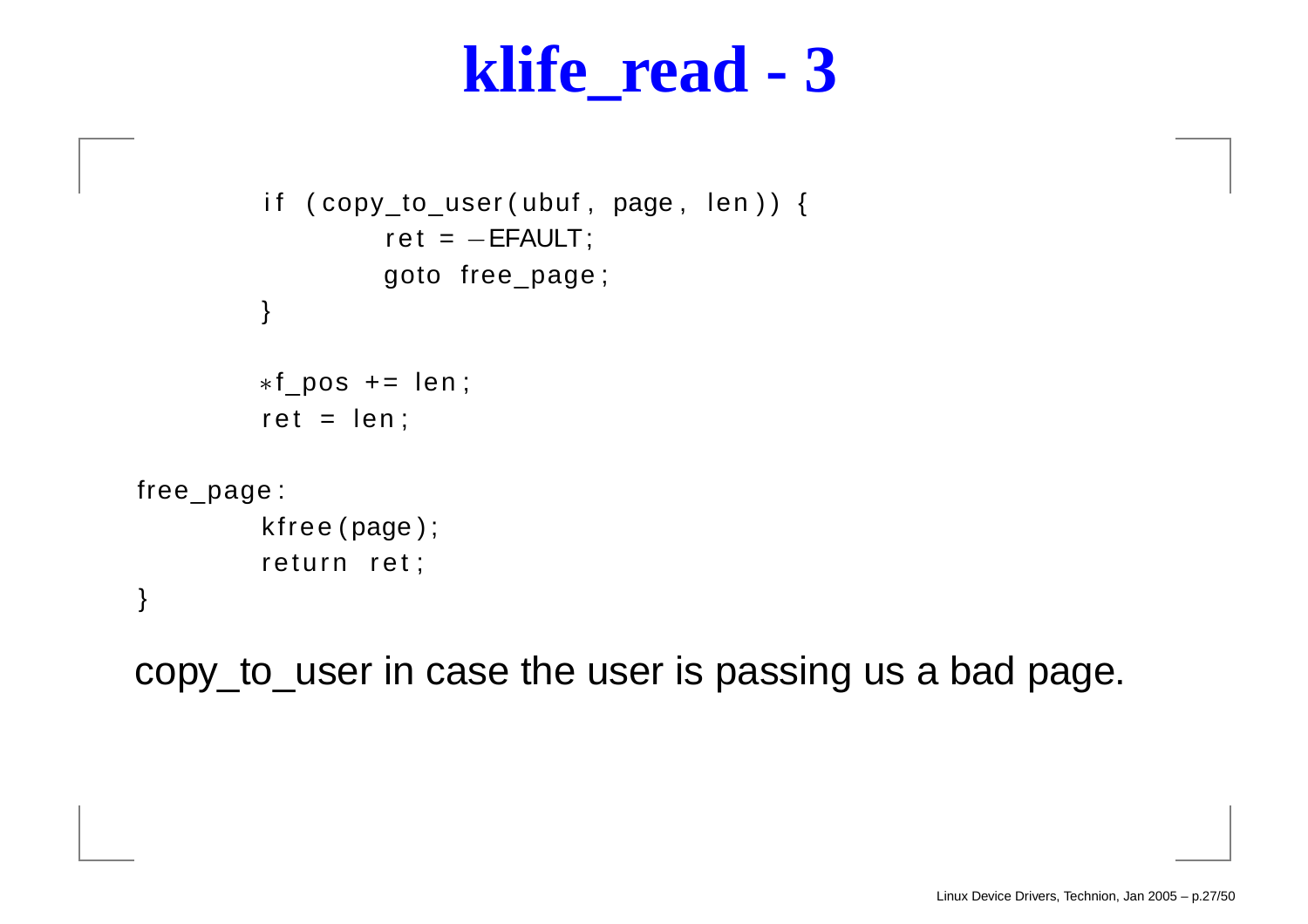```
static ssize_t
klife_read_mapped(struct file \astfilp, char \astubuf, size_t count,
         \sf{loff\_t * f\_pos}){
         struct klife* klife;
        unsigned long flags;
         klife = filp—>private_data;
        spin_lock_irqsave(& klife->lock, flags);
         klife_next_generation(klife);
        spin_unlock_irqrestore (& klife->lock, flags);
         return 0;
}
```
Again, mind the short lock holding time.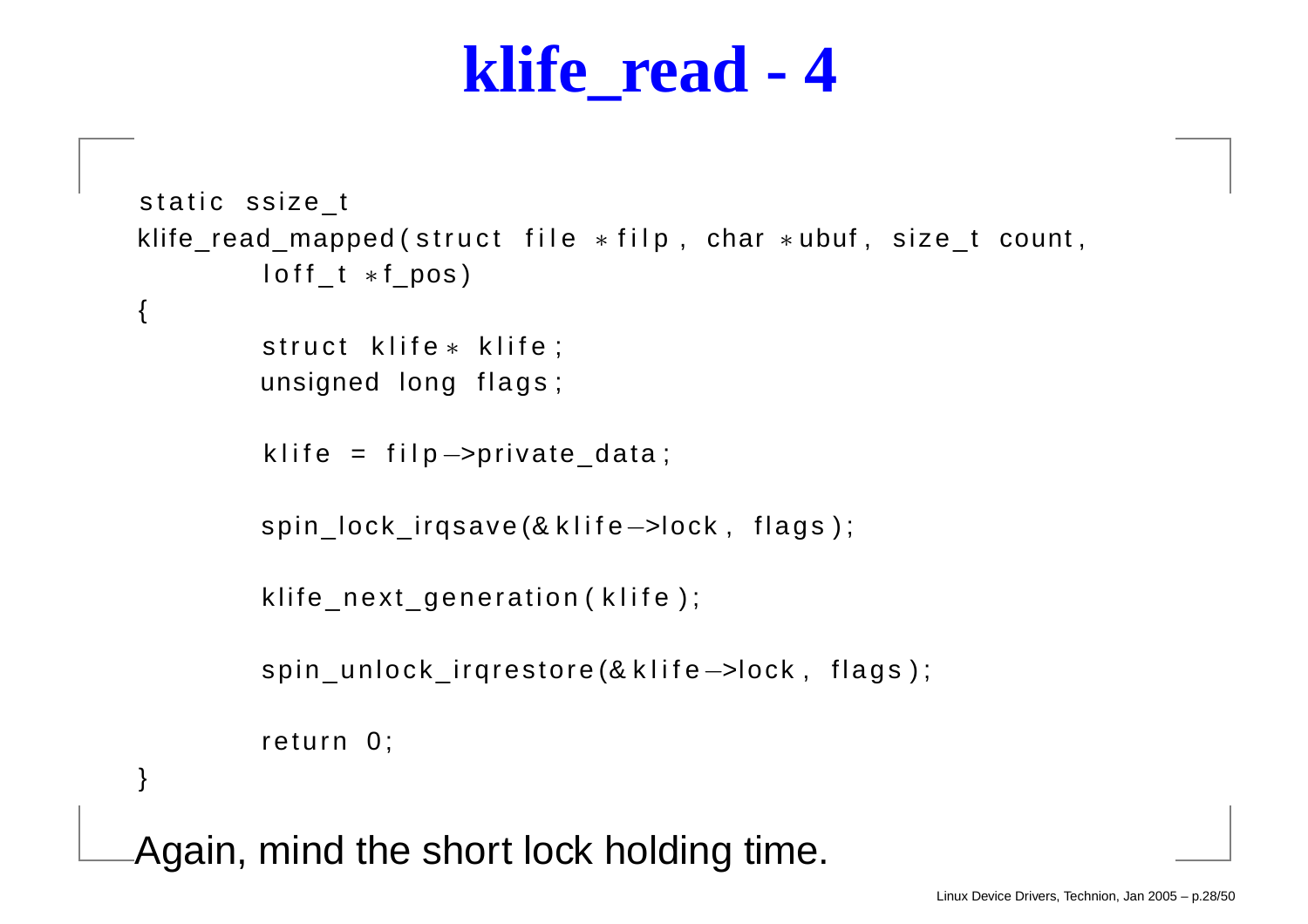### **Commentary on read**

There' s plenty of room for optimization in this code . . . can you see where?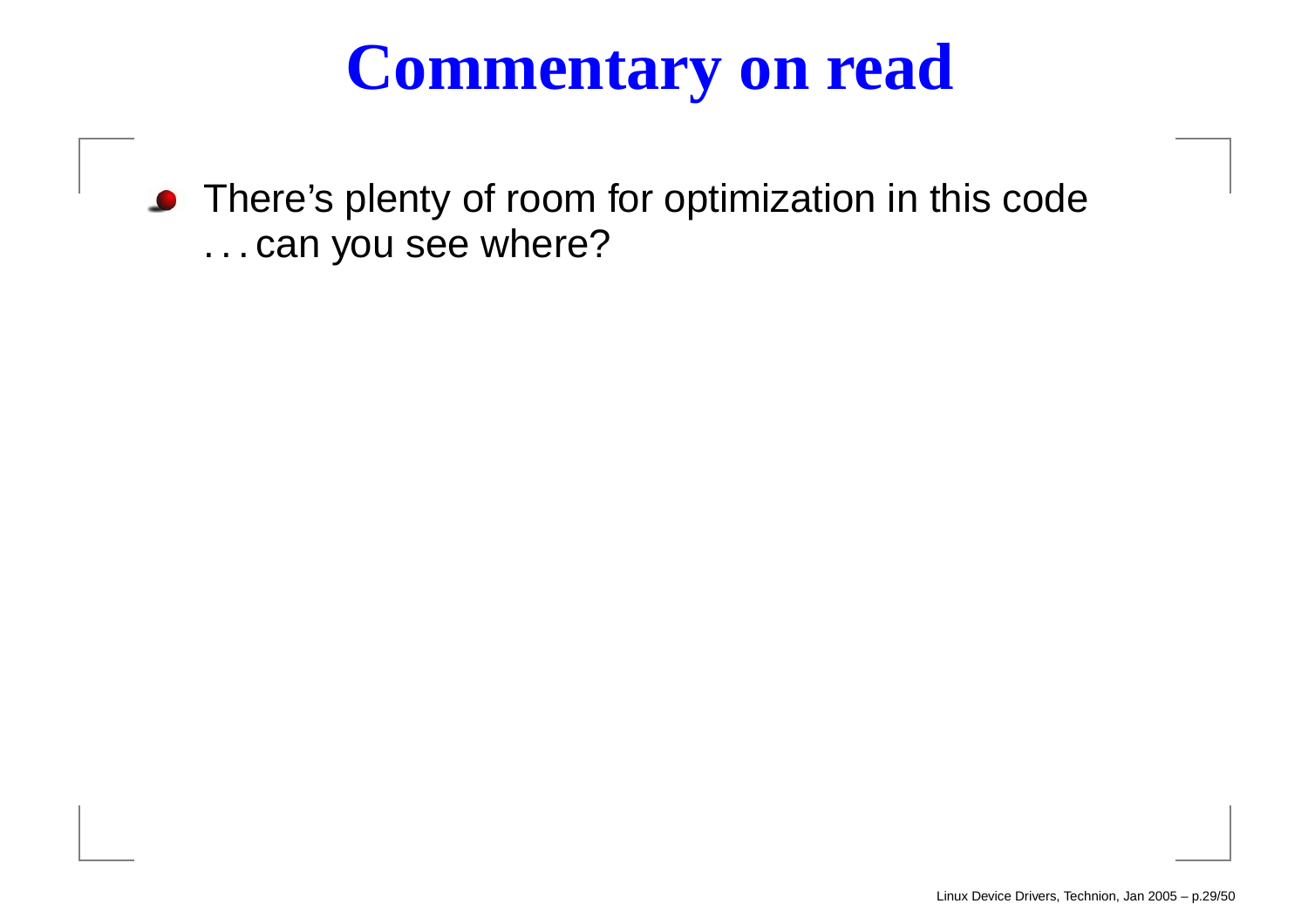### **ioctl**

- ioctl is a "special access" mechanism, for operations that do not cleanly map anywhere else.
- It is considered extremely bad taste to use ioctls in Linux where not absolutely necessary.
- New drivers should use either sysfs (a /proc -like virtual file system) or <sup>a</sup> driver specific file system (you can write <sup>a</sup> Linux file system in less than <sup>a</sup> 100 lines of code).
- In klife, we use ioctl to get the current generation number, for demonstration purposes only . . .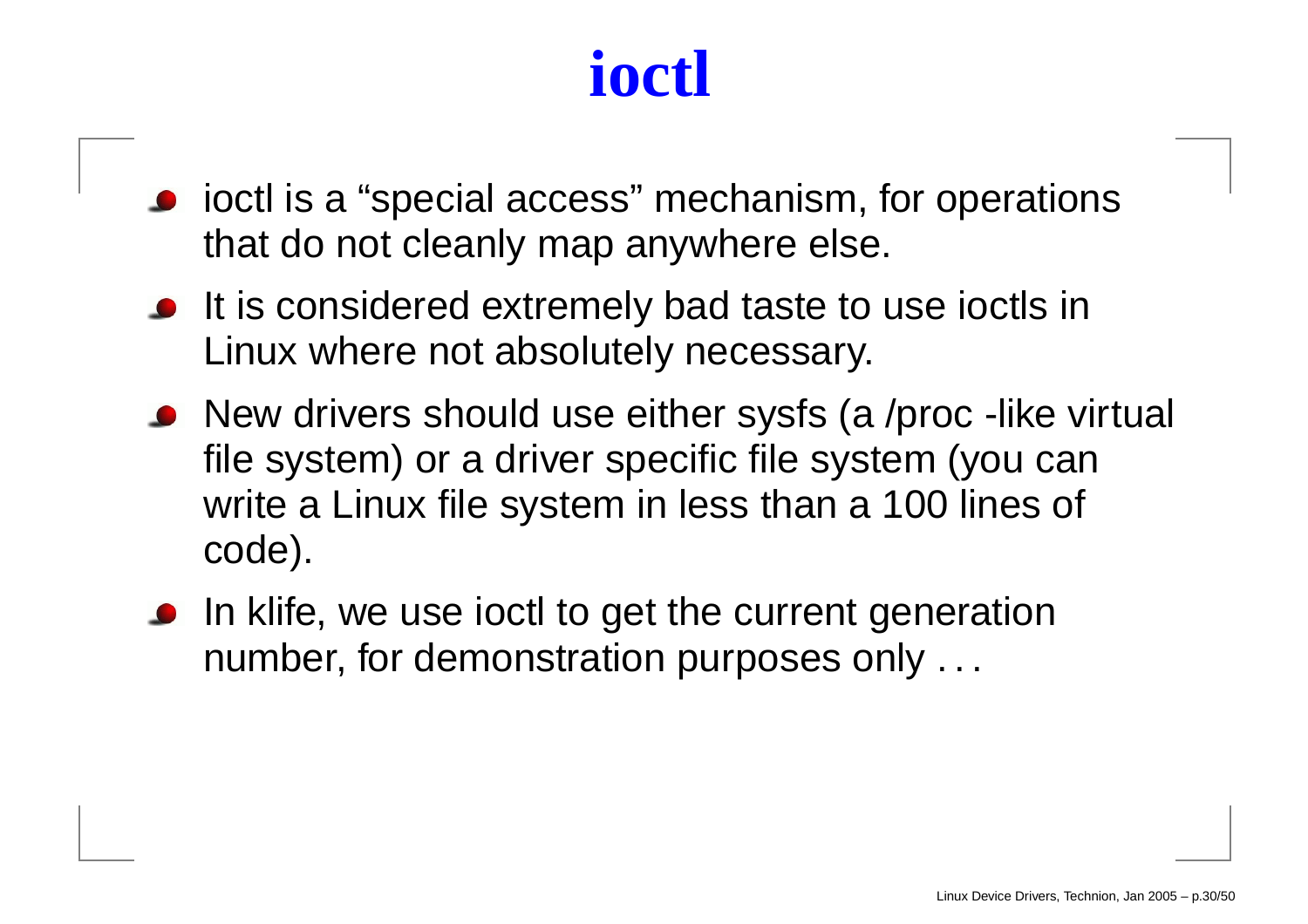#### **klife\_ioctl - 1**

```
static int klife_ioctl(struct inode* inode, struct file* file,
                   iunsigned int cmd, unsigned long data)
{
         struct klife∗ klife = file—>private_data;
        unsigned long gen ;
         iint enable;
         iint ret;
        unsigned long flags;
         ret = 0 ;
        switch ( cmd ) {
        case KLIFE
_
GET
_
GENERATION:
                 spin_lock_irqsave (& klife->lock, flags);
                 gen = klife->gen;
                 spin_unlock_irqrestore (& klife->lock, flags);
                  iif (copy_to_user((void∗)data,&gen,sizeof(gen))) {
                          ret = -EFAULT;
                          goto done ;
                 }
```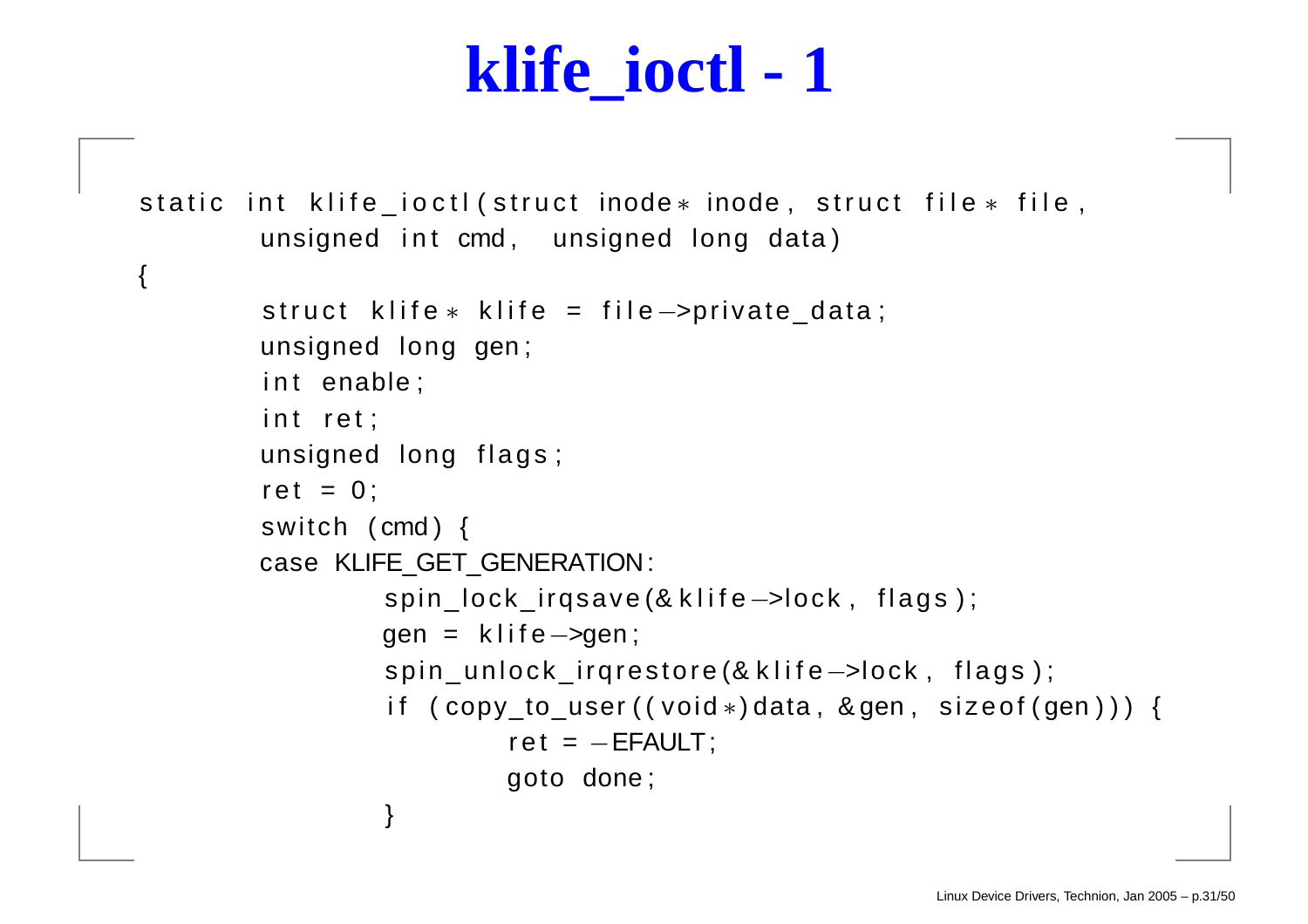#### **klife\_ioctl - 2**

```
break ;
         case KLIFE
_
SET
_
TIMER
_
MODE:
                  iif (copy_from_user(&enable, (void*)data, sizeof(enable))
                           ret = -EFAULT;
                          goto done ;
                 }
                 pr_debug ( " user request to %s timer mode \ n " ,
                            enable ? "enable" : "disable");
                  iif (klife—>timer && !enable)
                           klife_timer_unregister(klife);
                  else if (!klife—>timer && enable)
                           klife_timer_register(klife);
                  break ;
        }
done :
         return ret;
```
}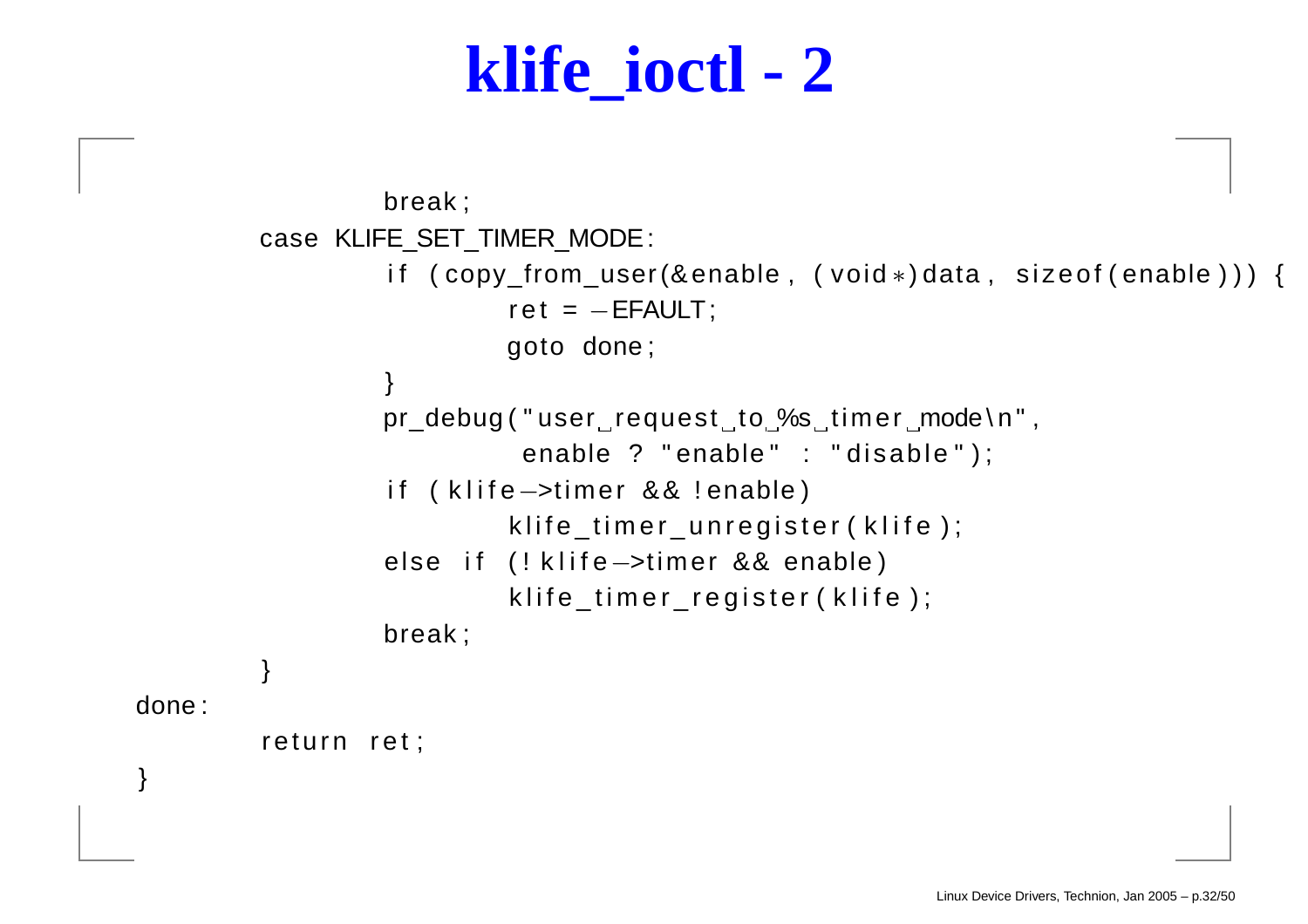### **memory mapping**

- The read-write mechanism, previously described, involves an overhead of <sup>a</sup> system call and related context switching and of memory copying.
- mmap maps pages of <sup>a</sup> file into memory, thus enabling programs to directly access the memory directly and save the overhead, . . . but:
	- **fast synchronization between kernel space and user** space is <sup>a</sup> pain (why do we need it?),
	- and Linux read and write are really quite fast.
- mmap is implemented in klife for demonstration purposes, with read() calls used for synchronization and triggering <sup>a</sup> generation update.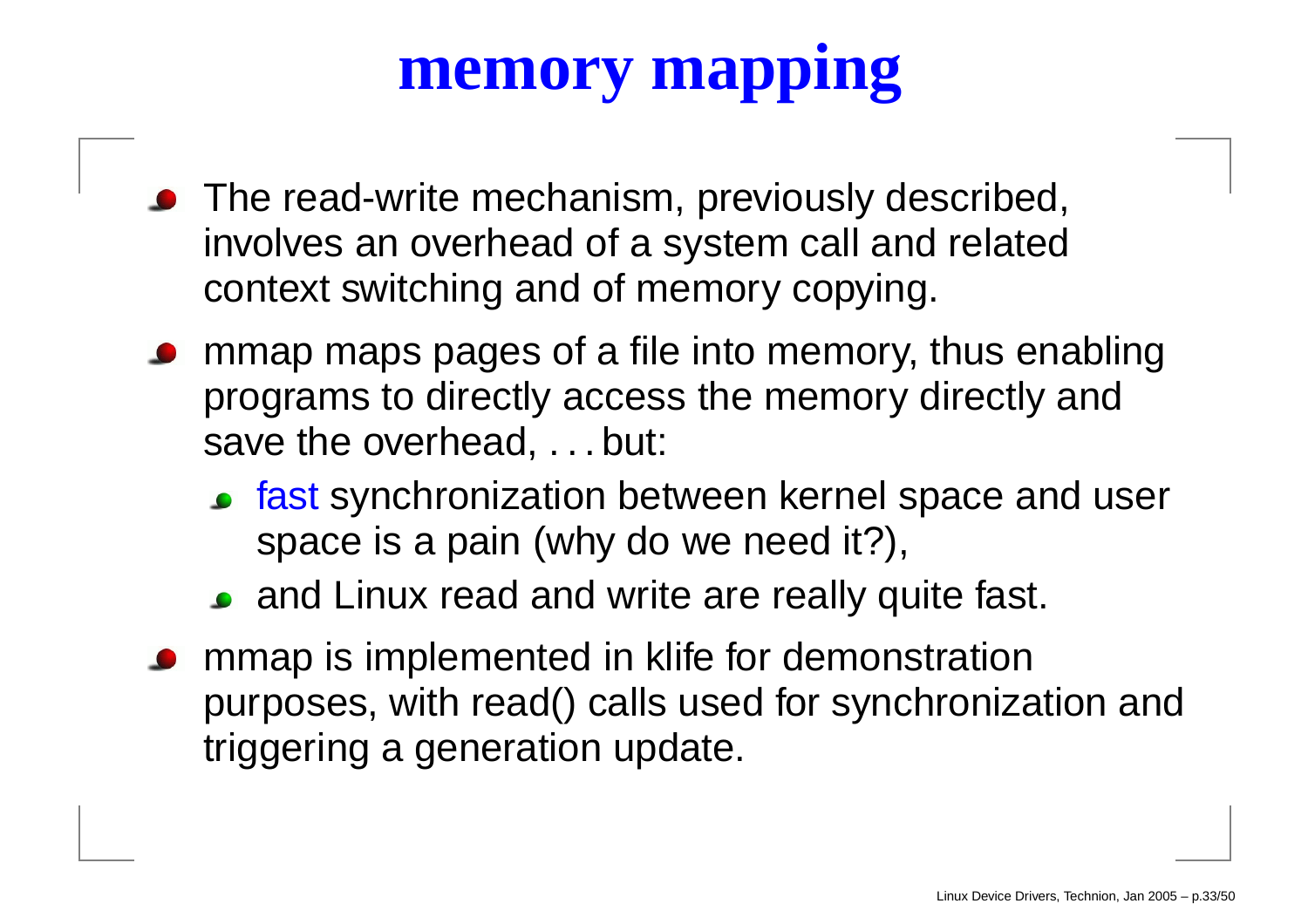### **klife\_mmap**

```
SetPageReserved ( virt_to_page ( klife ->grid ) );
ret = remap_pfn_range(vma, vma—>vm_start,
                         virt_to_phys(klife—>grid) >> PAGE_SHIFT,
                        PAGE
_
SIZE , vma−>vm_page_prot ) ;
```
pr\_debug ("io\_remap\_page\_range\_returned %d\n", ret);

```
iif ( ret == 0)
         klife—>mapped = 1;
```
return ret;

}

. . .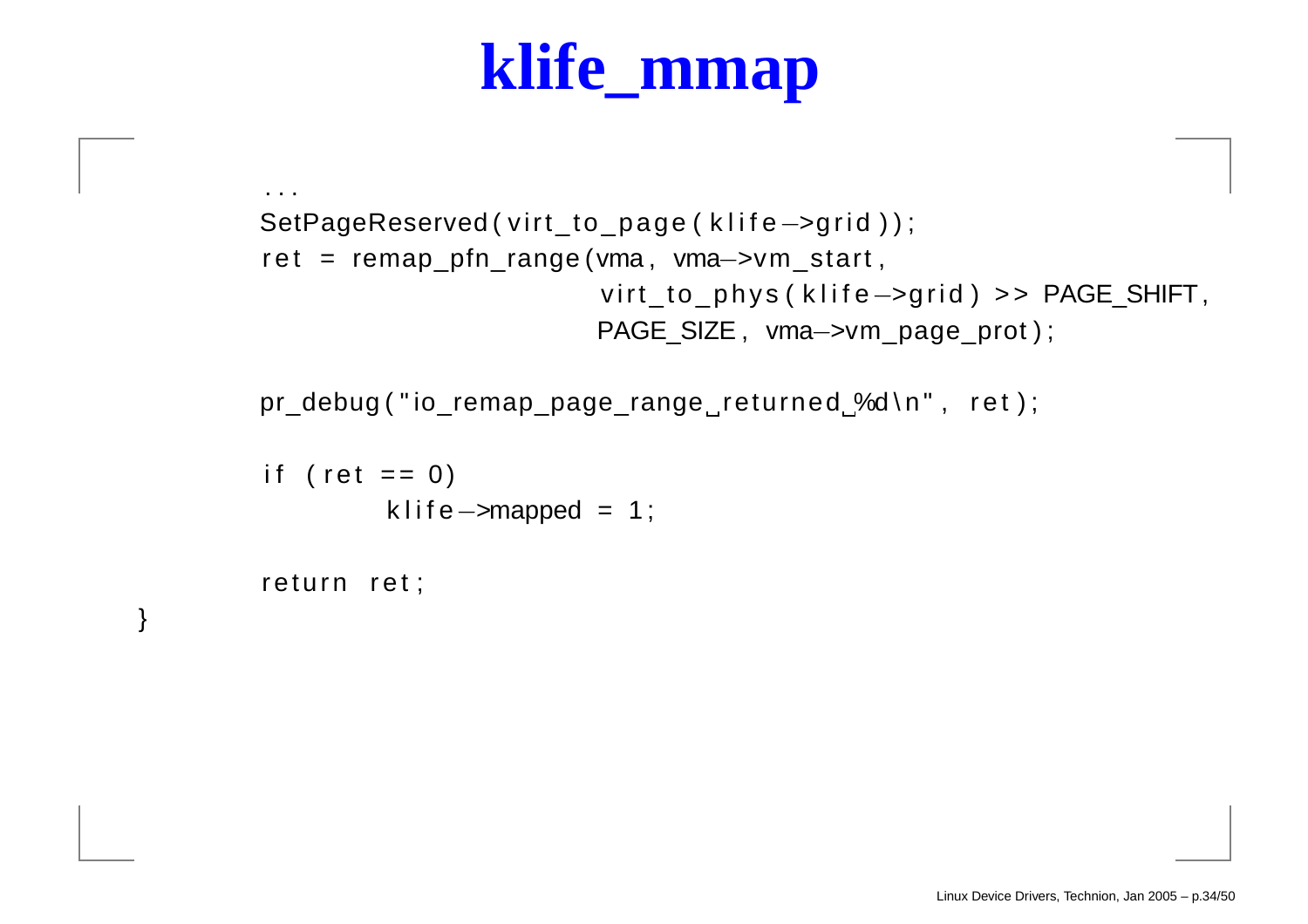### **klife Interrupt Handler**

- What if we want a new generation on every raised interrupt?
- Since we don't have a hardware device to raise interrupts for us, let's hook into the one hardware every PC has - the clock - and steal its interrupt!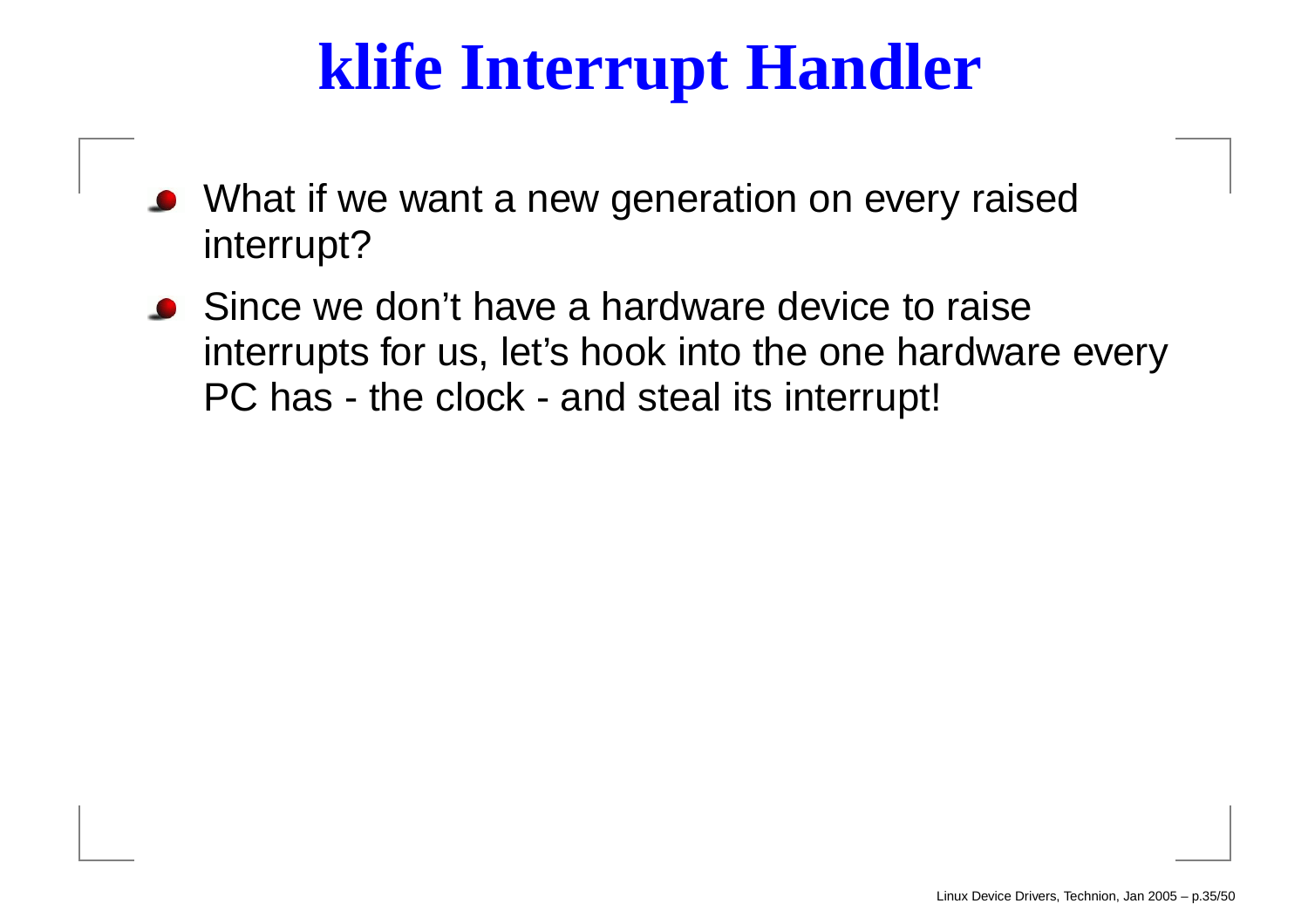### **Usual Request For an Interrupt Handler**

Usually, interrupts are requested using request\_irq():

```
/∗ claim our irq ∗/
rc = −ENODEV;
iif (request_irq(card—>irq , & trident_interrupt ,
                  SA
_
SHIRQ , card_names [ p c i _ i d−>dri ver_data ] ,
                  card ) ) {
         printk (KERN ERR)
         " trident :_unable_to_allocate_irq_%d\n" , card—>irq ) ;
         goto out proc fs;
```
}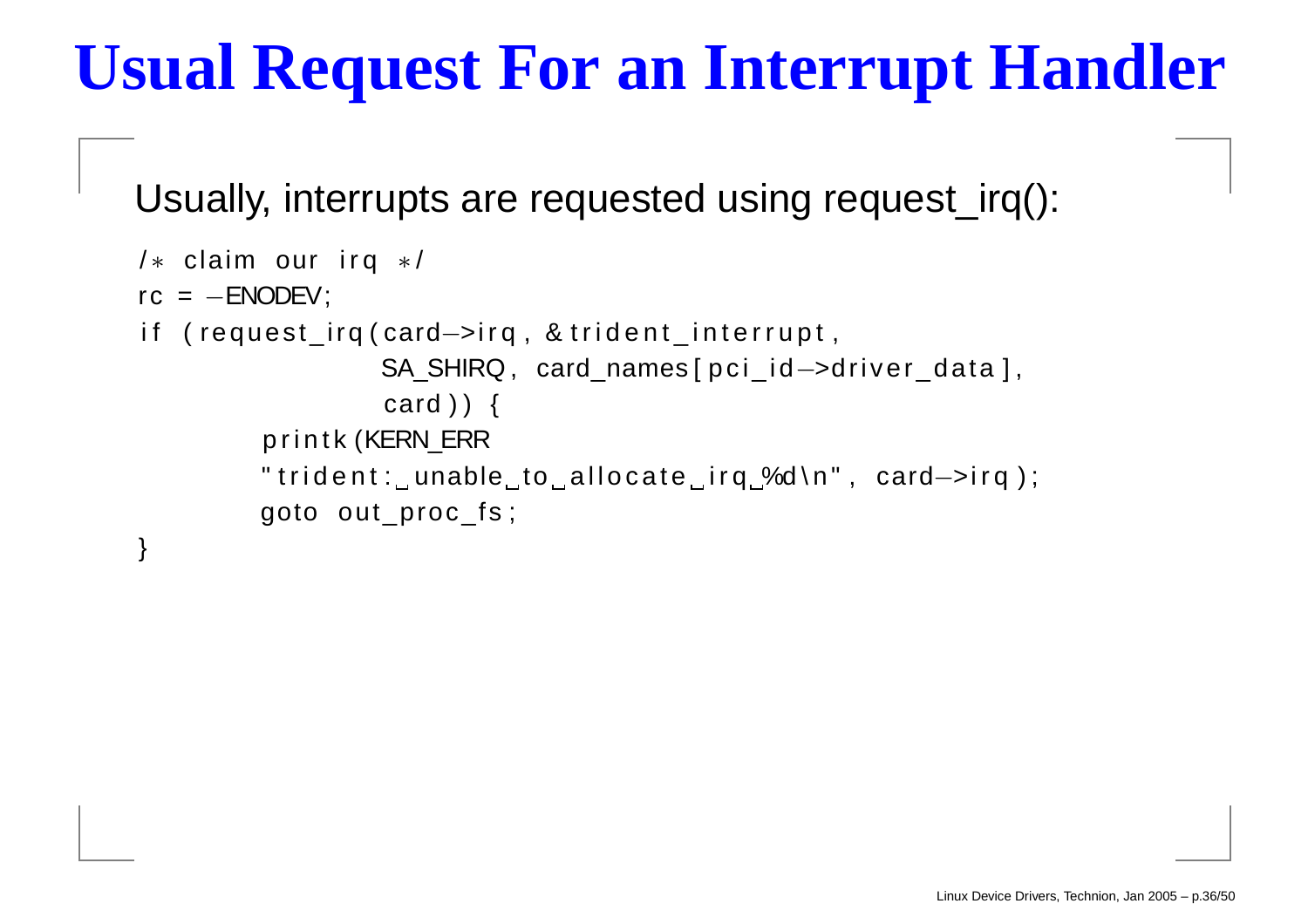### **klife Interrupt Handler**

- It is impossible to request the timer interrupt.
- Instead, we will directly modify the kernel code to call our interrupt handler, if it's registered.
- We can do this, because the code is open. . .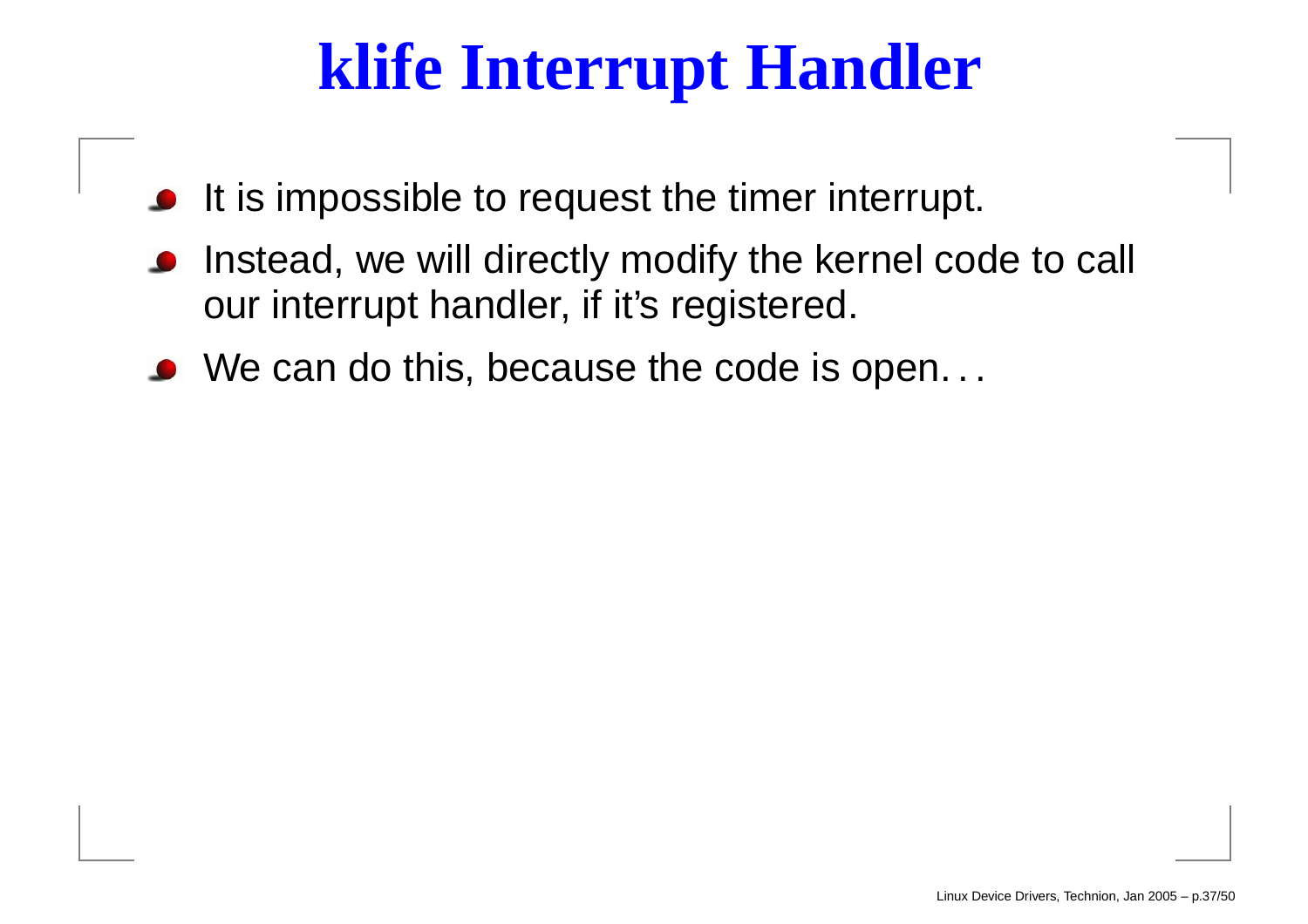### **Aren't Timers Good Enough For You?**

- "Does every driver which wishes to get periodic notifications need to hook the timer interrupt?" - Nope.
- Linux provides an excellent timer mechanism which can be used for periodic notifications.
- The reason for hooking into the timer interrupt in klife is because we wish to be called from hard interrupt context, also known as top half context . . .
- ... whereas timer functions are called in softirq bottom half context.
- Why insist on getting called from hard interrupt context?
	- So we can demonstrate deferring work.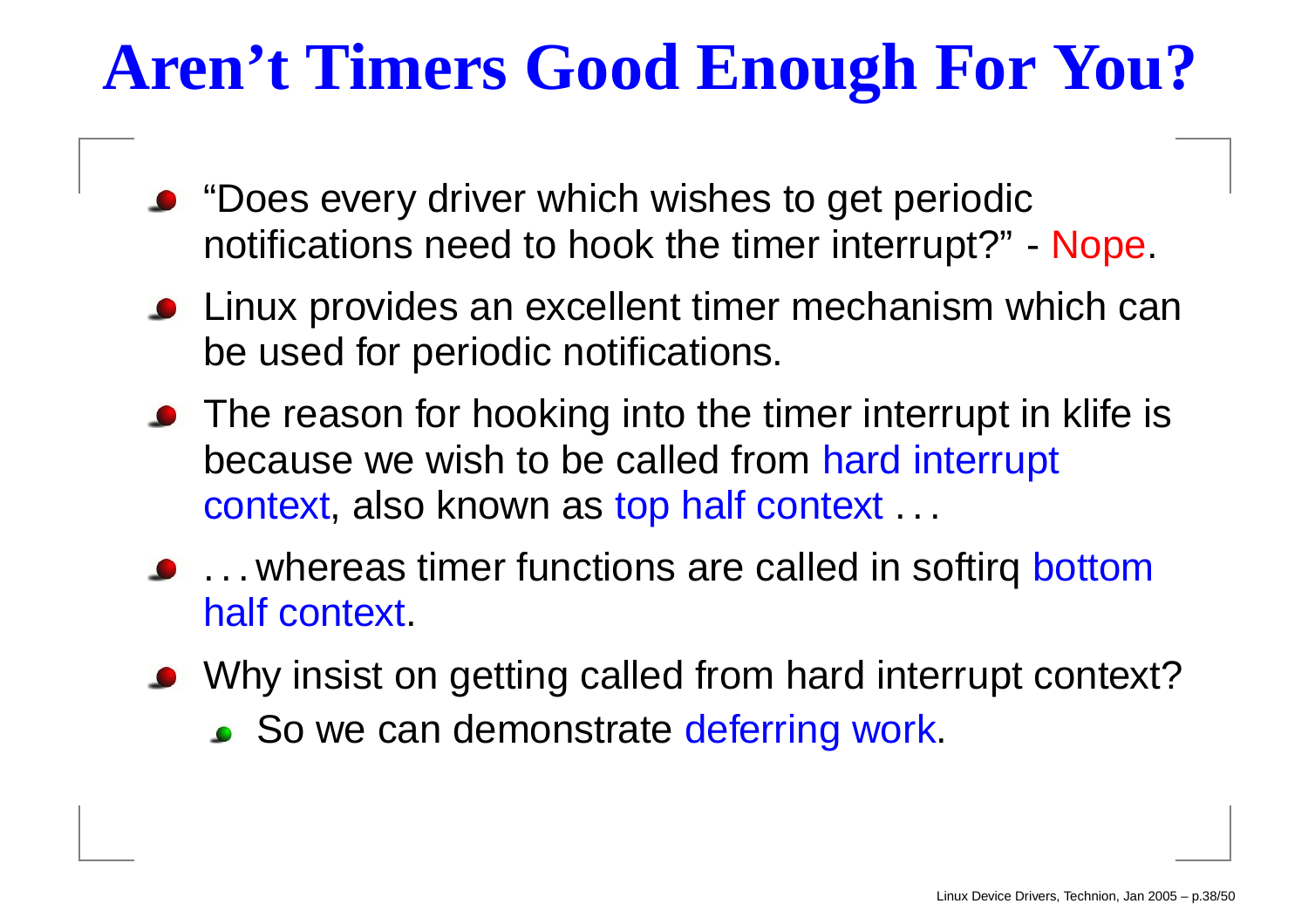### **The Timer Interrupt Hook Patch**

- The patch adds <sup>a</sup> hook which <sup>a</sup> driver can register for, to be called directly from the timer interrupt handler. It also creates two functions:
	- register\_timer\_interrupt
	- unregister\_timer\_interrupt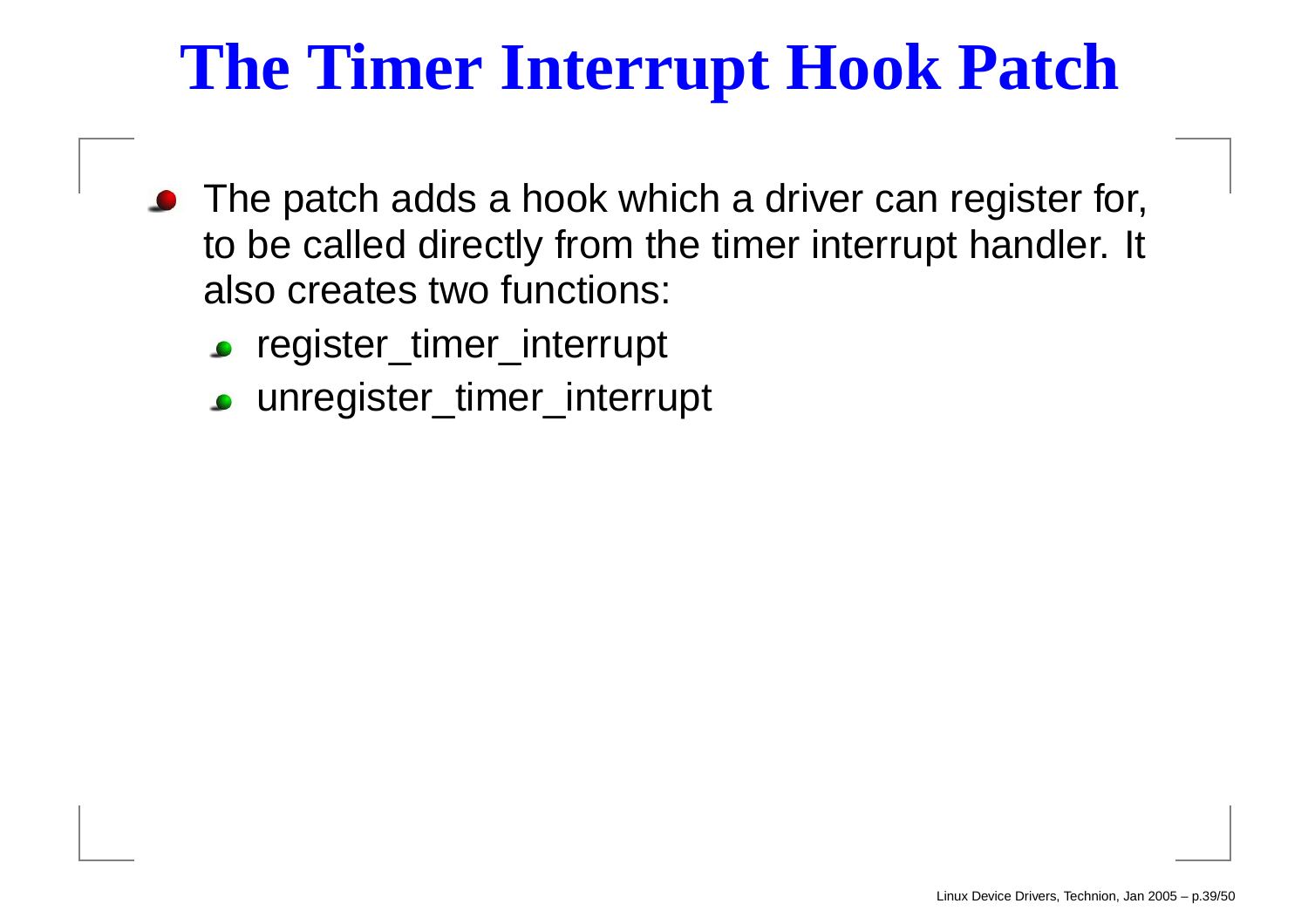### **Hook Into The Timer Interrupt Routine 1**

```
'+' marks the lines added to the kernel.
+struct timer_interrupt_hook\ast timer_interrupt_hook;
++static void call_timer_hook(struct pt_regs *regs)
+{
++     struct timer_interrupt_hook * hook = timer_interrupt_hook ;
++ i f ( hook && hook−>func )
+ hook−>func ( hook−>data ) ;
+}
@@ -851,6 +862,8 @@ void do_timer(struct pt_regs ∗regs)
        update_process_times ( user_mode ( regs ) ) ;
 # e n d if
        update_times ( ) ;
+++    call_timer_hook(regs);
 }
```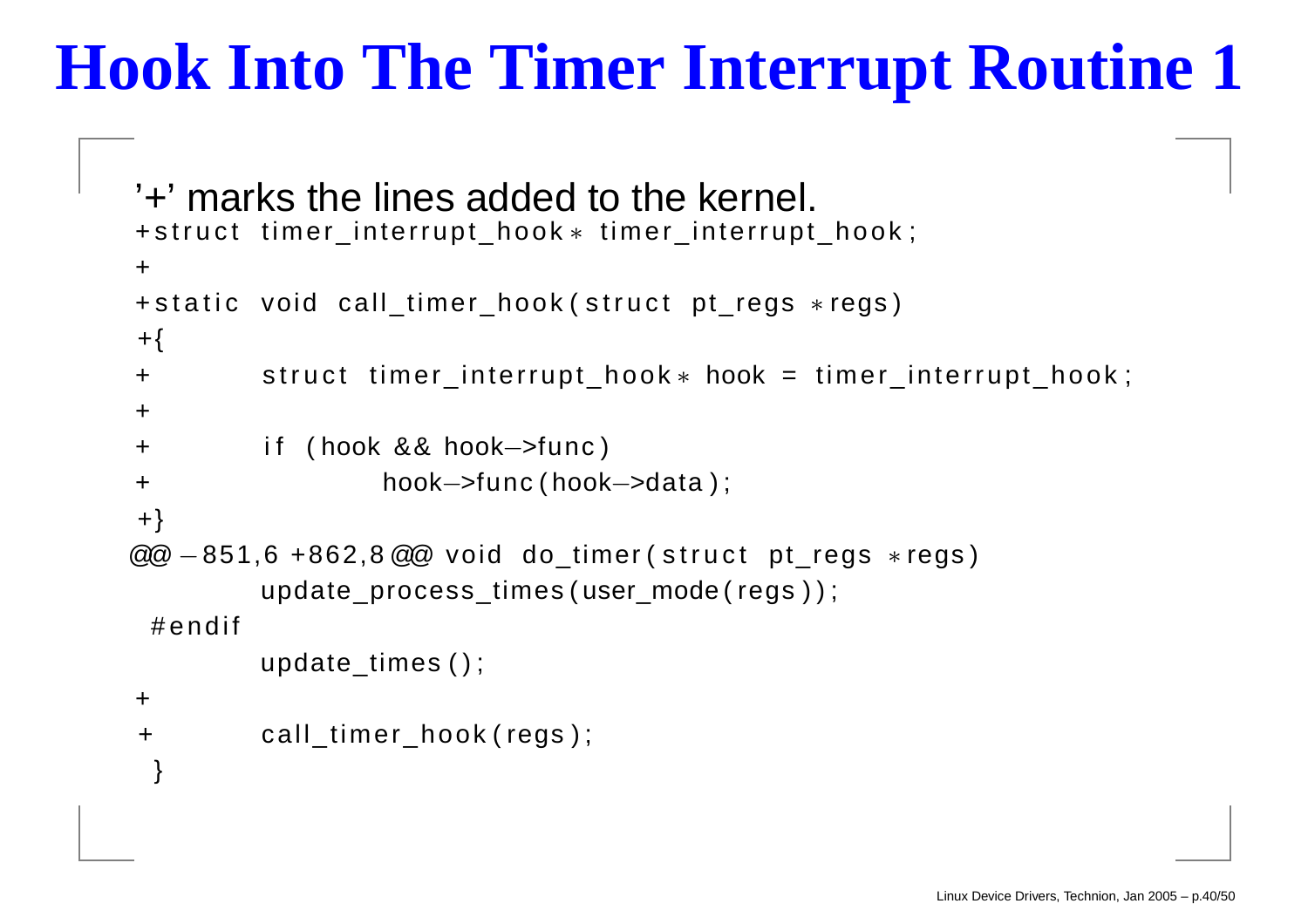### **Hook Into The Timer Interrupt Routine 2**

```
+int register_timer_interrupt(struct timer_interrupt_hook∗ hook)
+{}+printk (KERN_INFO " registering a timer interrupt hook %p "
+"(func %p, data %p)\n", hook, hook->func,
+ hook−>data ) ;
++ xchg(&timer_hook , hook ) ;
+return 0;
+}
++voidunregister_timer_interrupt (struct timer_interrupt_hook * hook)
+{
+printk (KERN_INFO "unregistering a timer interrupt hook\n");
++ xchg(&timer_hook , NULL ) ;
+}
```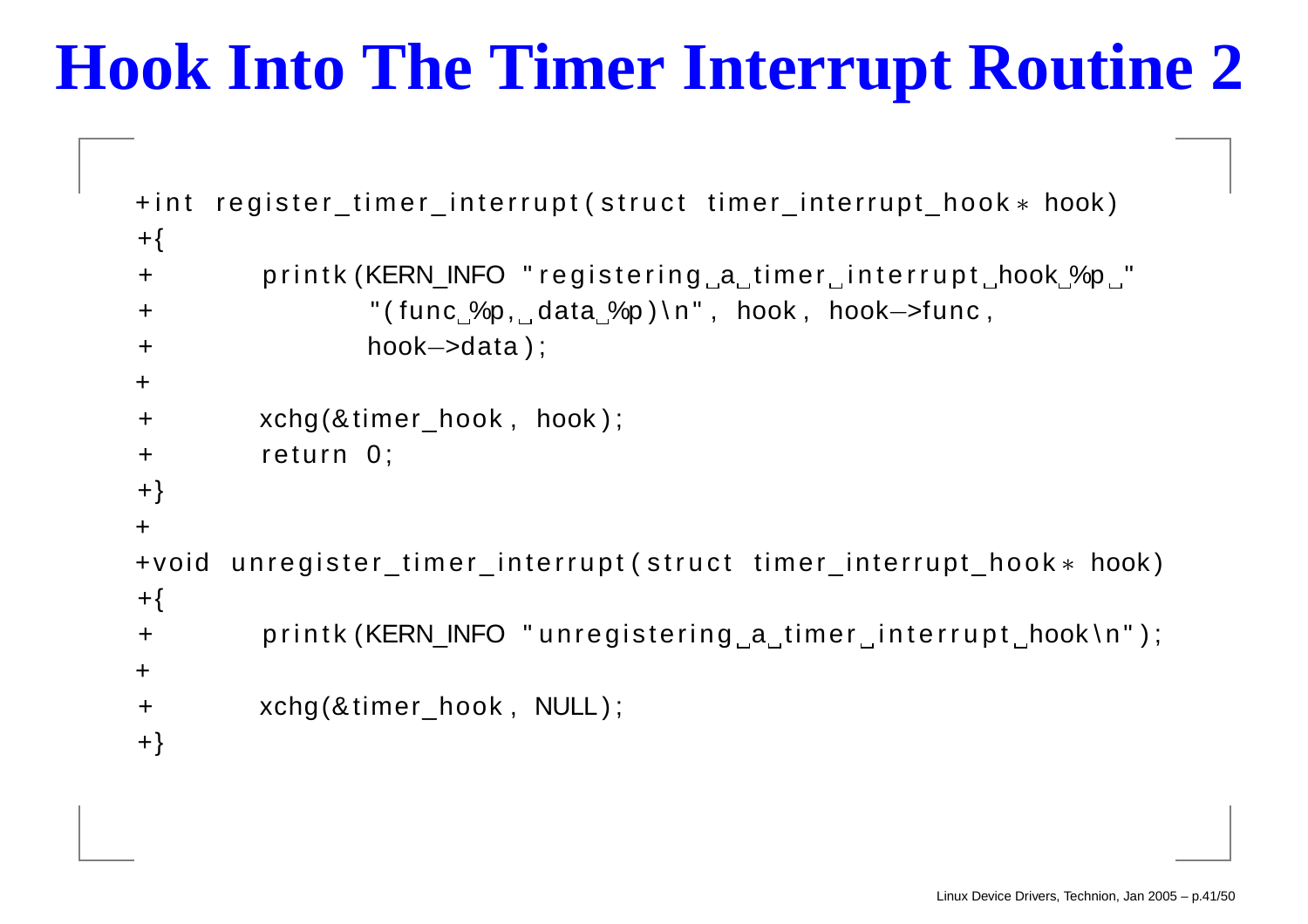### **Commentary - The Timer Interrupt Hook**

- Note that the register and unregister calls use xchg(), to ensure atomic replacement of the pointer to the handler. Why use xchg() rather than <sup>a</sup> lock?
- What context (hard interrupt, bottom half, process context) will we be called in?
- Which CPU's timer interrupts would we be called in?
- What happens on an SMP system?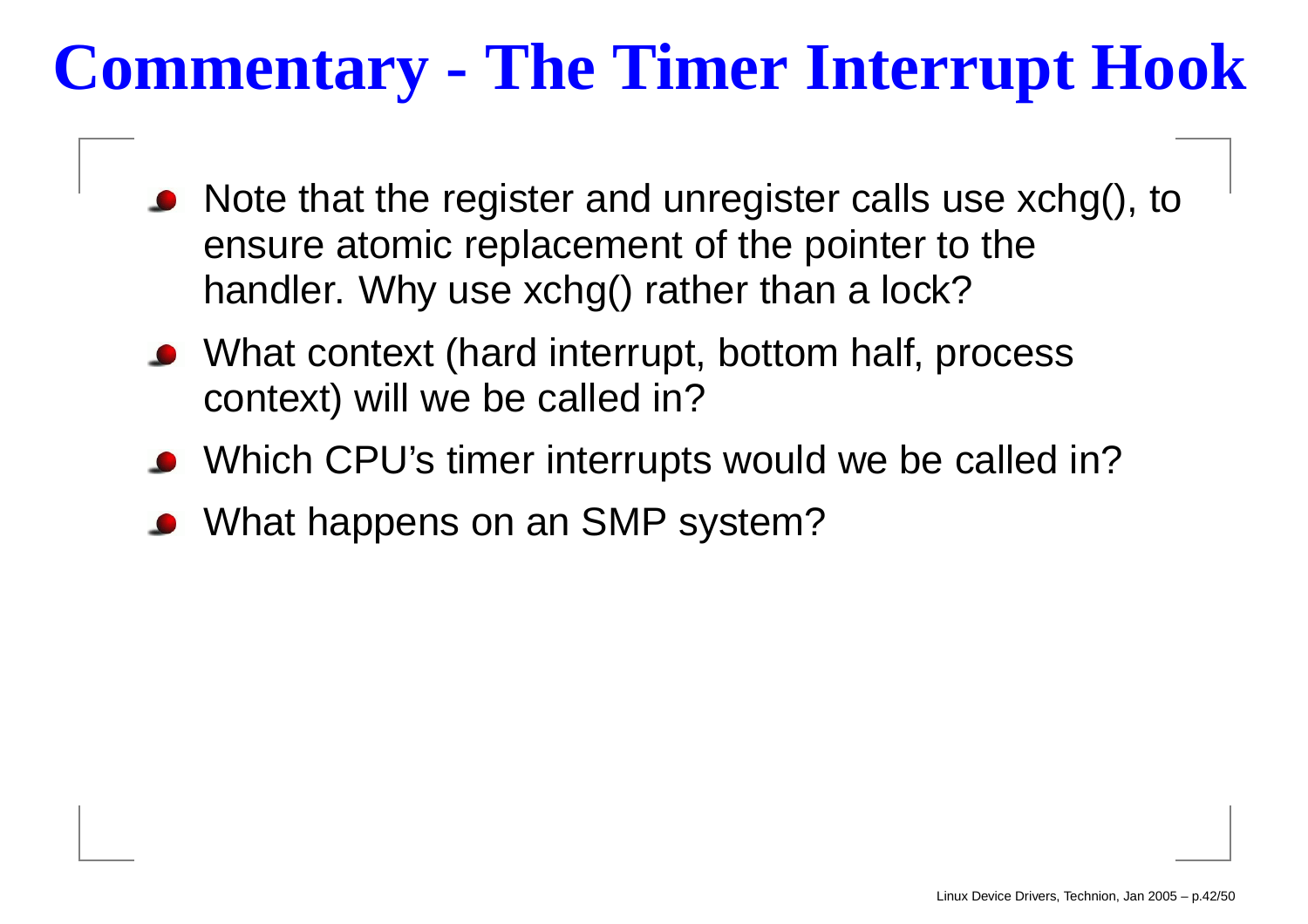### **Deferring Work**

- You were supposed to learn in class about bottom halves, softirqs, tasklets and other such curse words.
- The timer interrupt (and every other interrupt) has to happen very quickly. Why?
- The interrupt handler (top half, hard irq) usually just sets a flag which says "there is work to be done".
- The work is then deferred to a bottom half context, where it is done by an (old style) bottom half, softirq, or tasklet.
- **•** For klife, we defer the work we wish to do (updating the grid) to <sup>a</sup> bottom half context by scheduling <sup>a</sup> tasklet.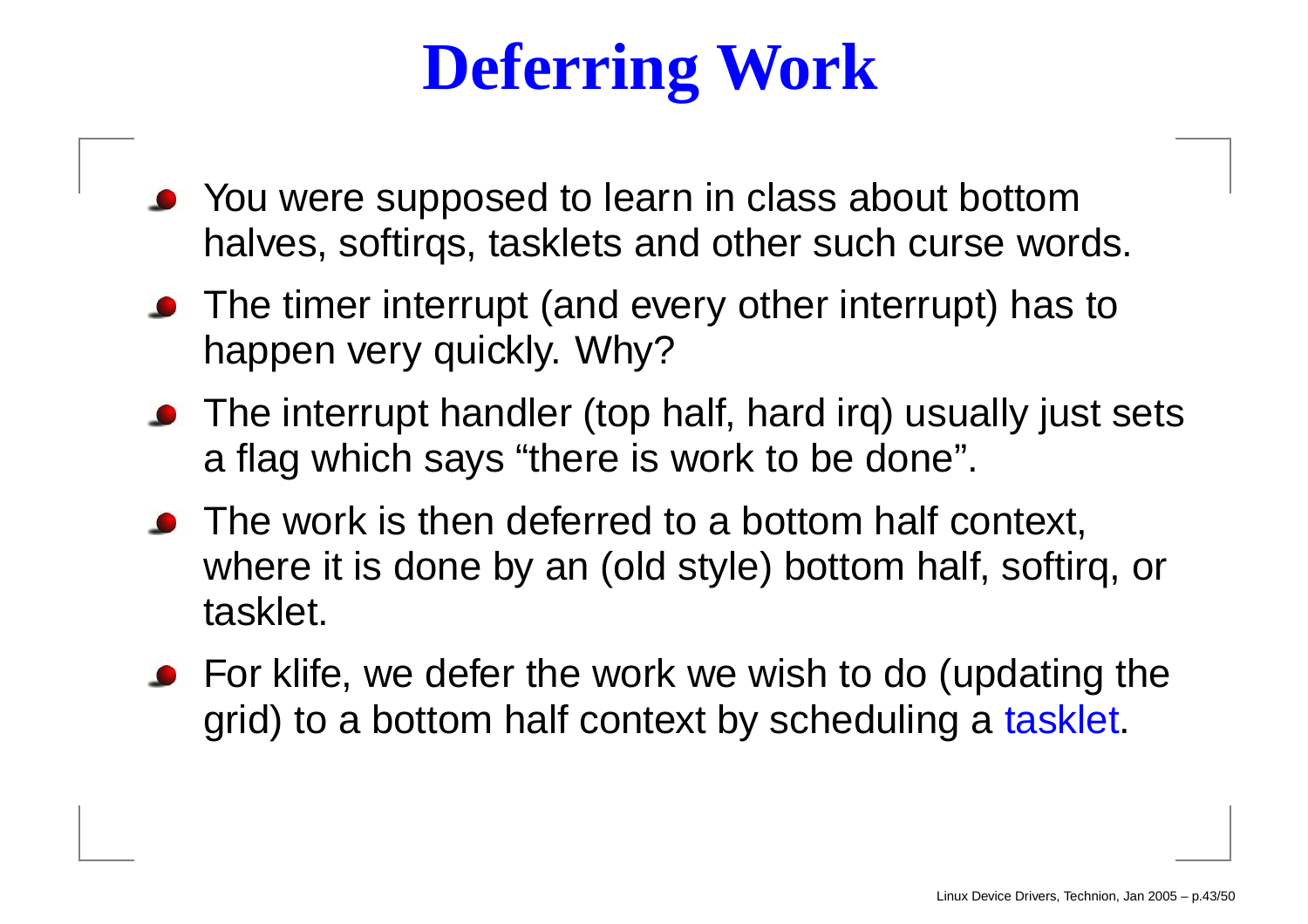### **Preparing The Tasklet**

DECLARE\_TASKLET\_DISABLED(klife\_tasklet, klife\_tasklet\_func, 0);

```
static void klife_timer_register(struct klife\ast klife)
{
        unsigned long flags;
         iint ret;
        spin_lock_irqsave (& klife->lock, flags);
         /\ast prime the tasklet with the correct data - ours \ast/tasklet_init(&klife_tasklet , klife_tasklet_func ,
                  i( unsigned long ) klife ) ;
         ret = register_timer_interrupt(&klife—>timer_hook);
         iif (!ret)
                 klife—>timer = 1;
        spin_unlock_irqrestore (& klife->lock, flags);
        pr_debug ("register_timer_interrupt_returned_%d\n", ret);
```
}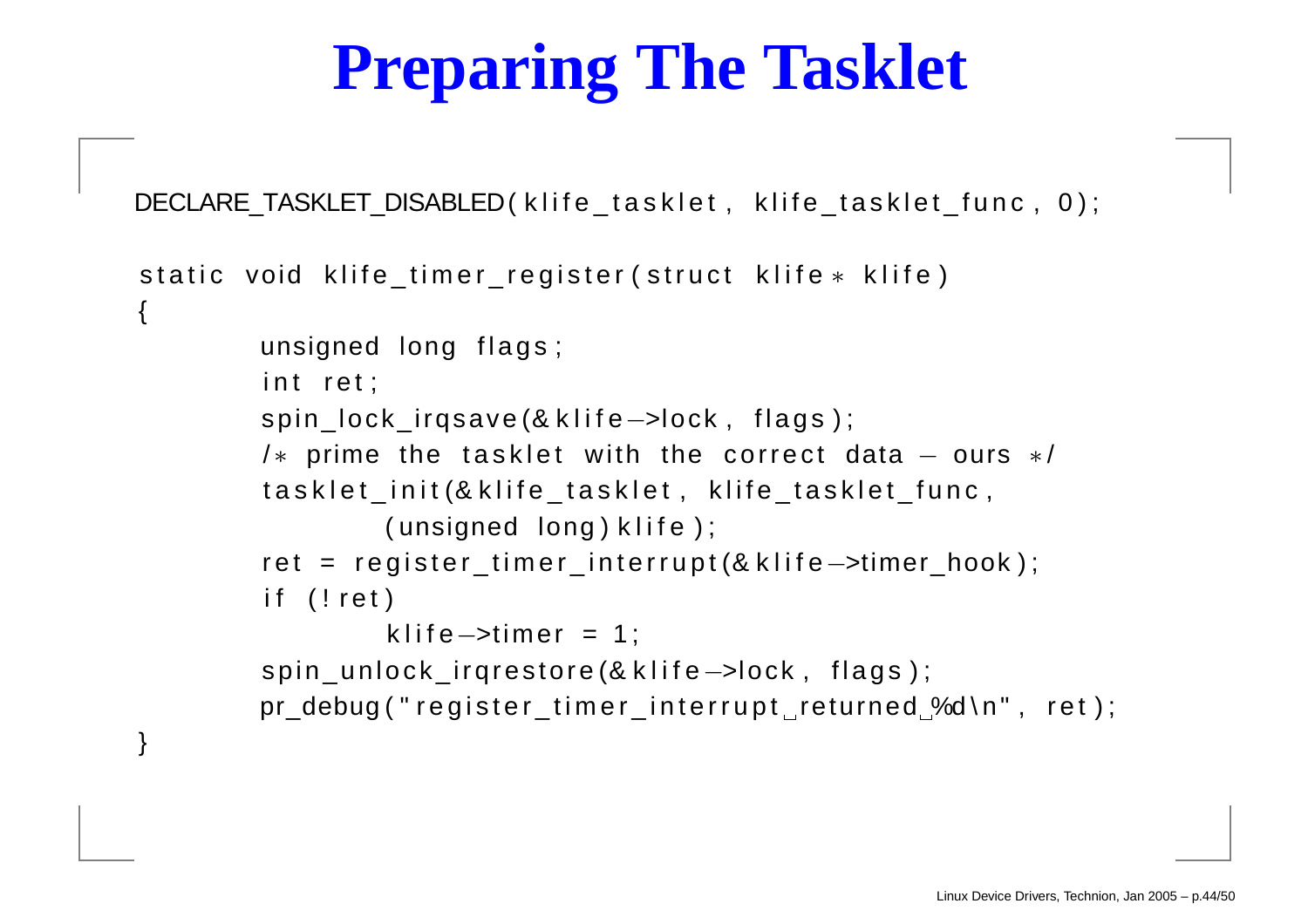#### **The klife Tasklet**

Here's what our klife tasklet does:

- **•** First, it derives the klife structure from the parameter it gets.
- **•** Then, it locks it, to prevent concurrent access on another CPU. What are we protecting against?
- **•** Then, it generates the new generation.
	- What must we never do here?
	- Hint: can tasklets block?
- Last, it releases the lock.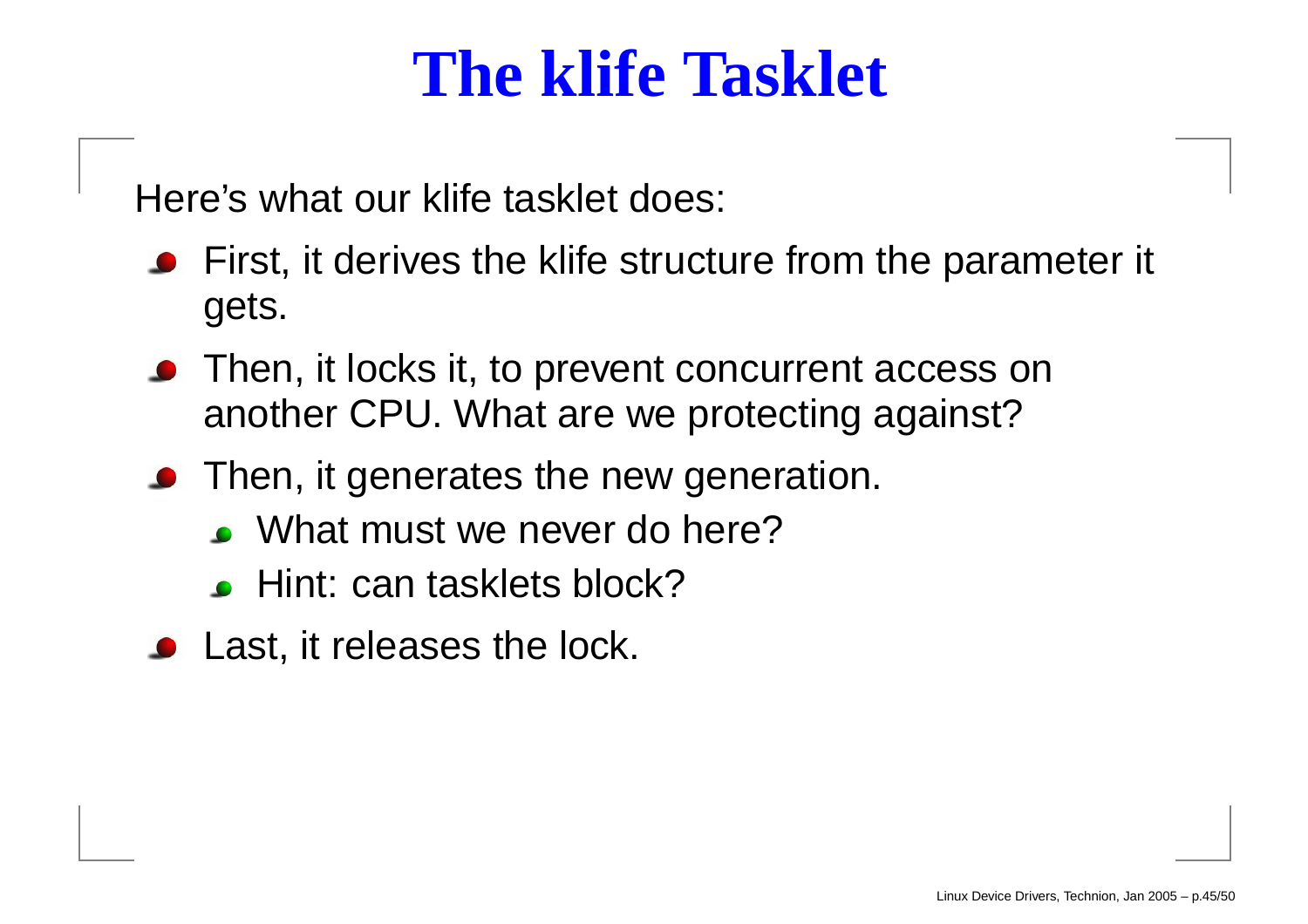#### **Deferring Work - The klife Tasklet**

```
static void klife_timer_irq_handler(void\ast data)
{
        struct klife∗ klife = data;
        / ∗ 2 times a second ∗ /
         iif (klife—>timer_invocation++ % (HZ / 2) == 0)
                 tasklet_schedule(&klife_tasklet);
}
static void klife_tasklet_func(unsigned long data)
{
        struct klife∗ klife = (void∗)data;
        spin_lock(& klife->lock);
        klife_next_generation(klife);
        spin_unlock(& klife->lock);
}
```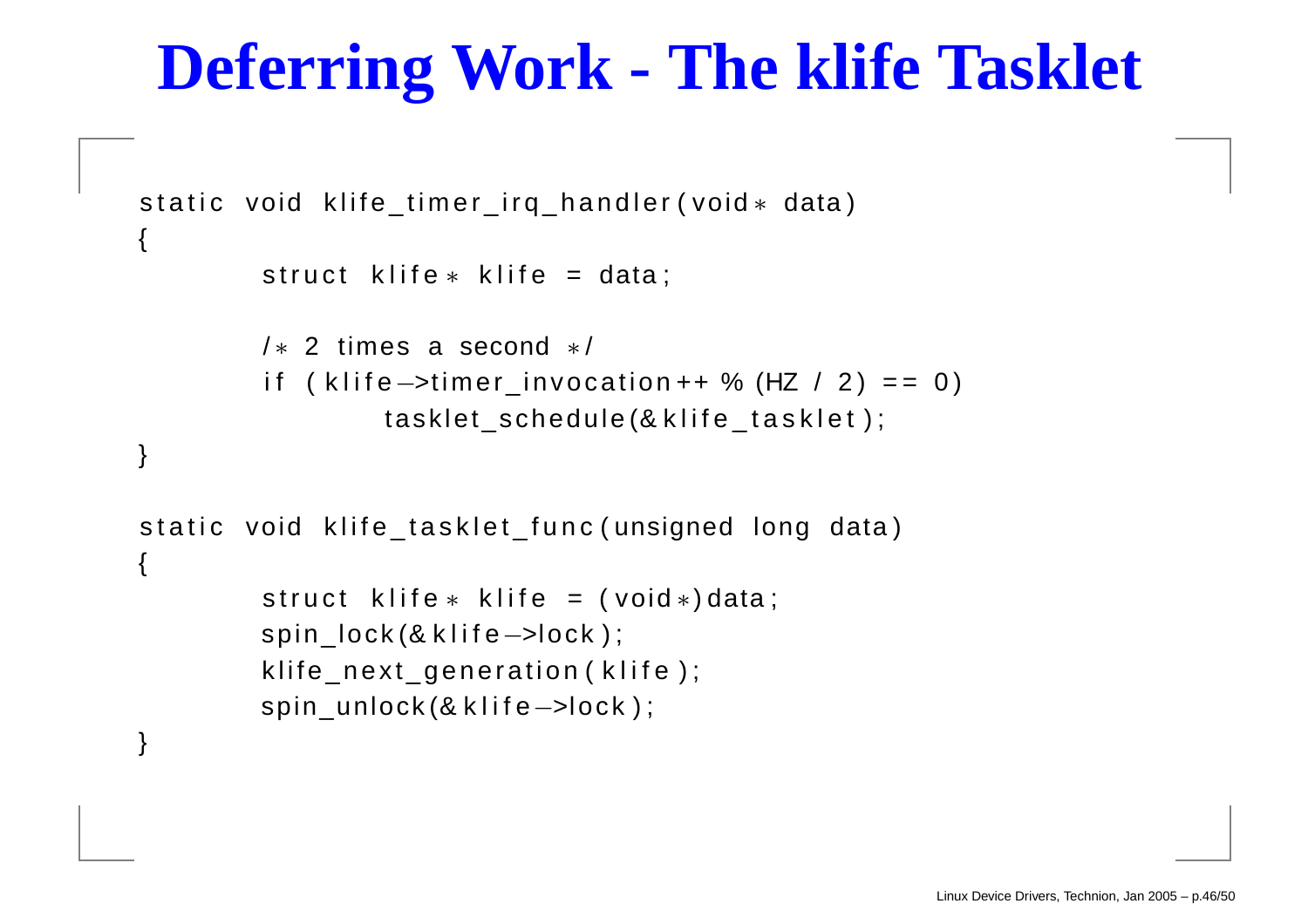### **Adding klife To The Build System**

Building the module in kernel 2.6 is <sup>a</sup> breeze. All that's required to add klife to the kernel's build system are these tiny patches:

In drivers/char/Kconfig:

+config GAME\_OF\_LIFE

 $+$ tristate "kernel\_game\_of\_life"

 $+$ help

+Kernel implementation of the Game of Life.

in drivers/char/Makefile +obj−\$ (CONFIG\_GAME\_OF\_LIFE) <sup>+</sup> <sup>=</sup> k l i f <sup>e</sup> . <sup>o</sup>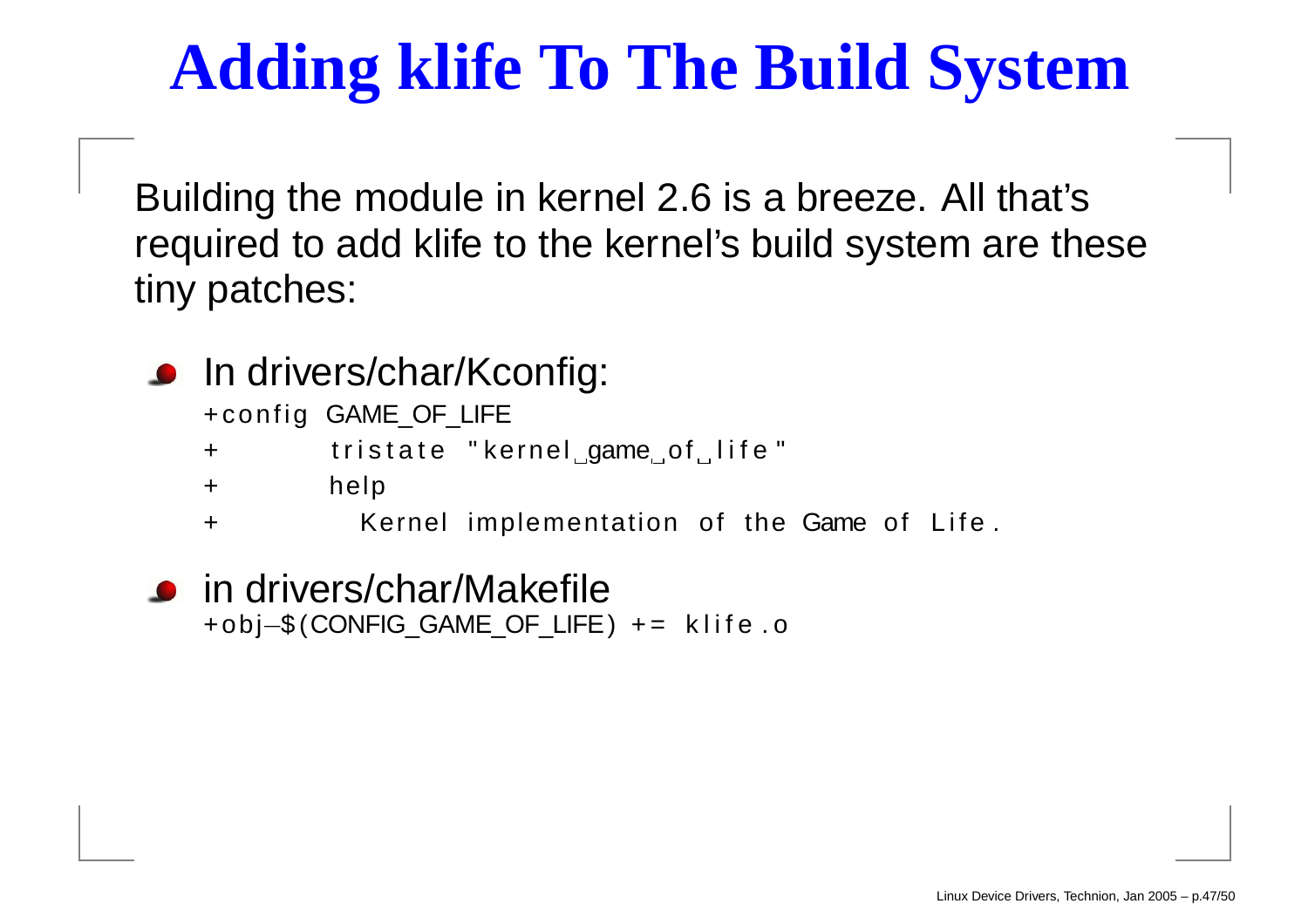### **Summary**

- **Writing Linux drivers is easy...**
- . . . and fun!
- Most drivers do fairly simple things, which Linux provides APIs for.
- The real fun is when dealing with the hardware's quirks.
- It gets easier with practice . . .
- . . . but it never gets boring.

# Questions?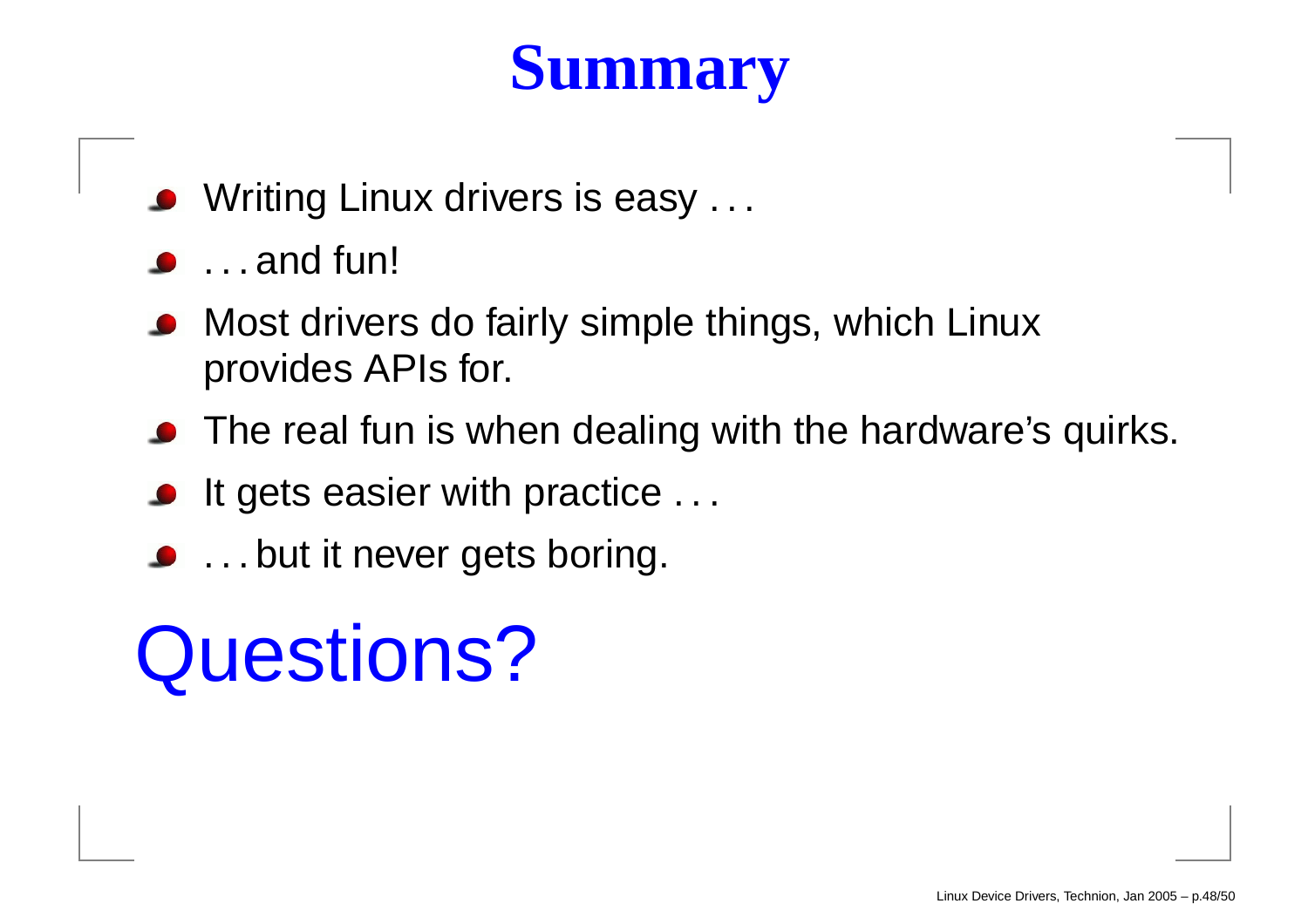### **Where To Get Help**

- google
- Community resources: web sites and mailing lists.
- Distributed documentation (books, articles, magazines)
- Use The Source, Luke!
- Your fellow kernel hackers.